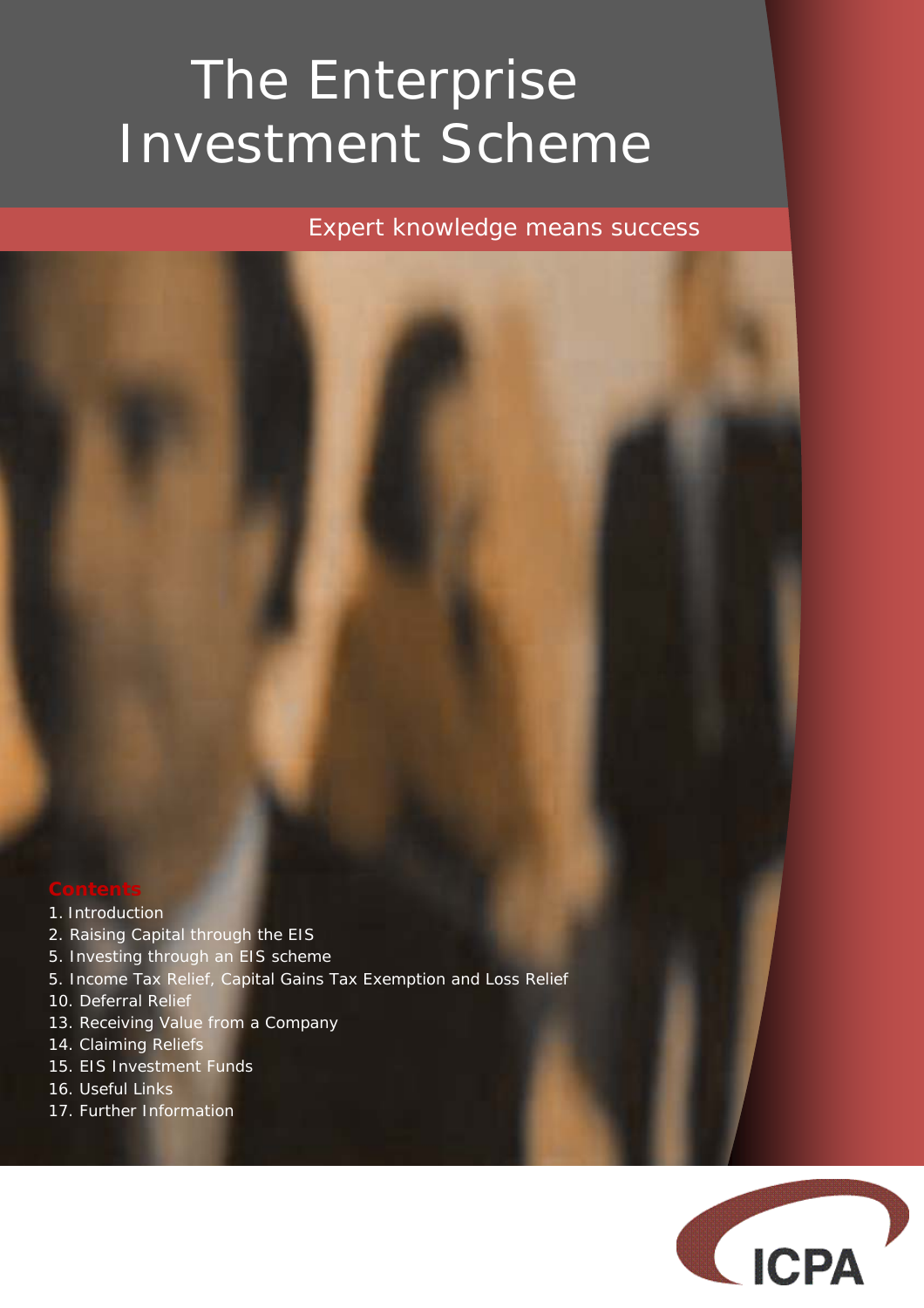### Introduction

The Enterprise Investment Scheme (EIS) is designed to help certain types of small higherrisk unquoted trading companies to raise capital. It does so by providing a range of tax reliefs for investors in qualifying shares in these companies. Investors are encouraged to increase the supply of finance to companies that might otherwise have difficulties in obtaining it. Those companies can then use the funding to improve their business performance.

The EIS is appropriate for individuals (and trustees of certain trusts) who wish to invest in higher risk small companies. Investors in EIS qualifying companies receive income tax relief the value of their investment when they invest, subject to an annual investment limit. Any profit from the investment is free of tax, provided EIS shares have been held for no less than three years. Business Property Relief, which can provide exemption from inheritance tax, is also available once EIS shares have been held for a minimum of two years. Capital gains taper relief was available to investors who sequentially invested in unquoted companies. However, from 6 April 2008 taper relief and indexation allowance were withdrawn and replaced by a single rate of capital gains tax of 18 per cent. of 30% and capital gains tax deferral of 40% of

#### The EIS offers an extremely attractive set of tax reliefs for individual investments into qualifying companies, including:

- Reduction of income tax liability by an subscription. The annual investment limit per investor is £400,000 per annum (£500,000 from 6 April 2008)4 ; amount equal to 30% of the share
- Deferral of capital gains tax due on gains realised on a different asset, where disposal of that asset was less than 36 months before the EIS investment or less than 12 months after it;
- Exemption from capital gains tax payable on disposal of shares after three years<sup>1</sup>, provided the EIS initial income tax relief was given and not withdrawn;
- If EIS shares are disposed of at any time at a loss, such loss can be set against the investor's capital gains or his income in the year of disposal.

**Note:** various changes to the scheme over time are covered in sidebars throughout this publication.

Subscriptions must be for new ordinary shares: no other kind of share or security can qualify for the scheme. Throughout the period of three

years<sup>1</sup> beginning with the date on which they are issued, the shares must not carry any preferential rights to dividends or to the company's assets on its winding up. In addition, they must not at any time in that period carry any right to be redeemed.

The EIS can be used both by trading companies and by holding companies with trading subsidiaries. It is available for start-ups as well as established companies. Companies must meet certain conditions, and the funds which they raise through the scheme must be used for the purpose of a qualifying trade carried on wholly or mainly in the UK or another qualifying business activity. Most kinds of trade can qualify for the EIS, including manufacturing, the provision of services, construction, and retail and wholesale distribution.

Companies wishing to raise funds through the EIS need not be incorporated or resident in the UK.

To be eligible for income tax relief, investors must not be connected for EIS purposes with the companies in which they invest. Investors who do not qualify for income tax relief because they are connected with the companies for EIS purposes may nevertheless qualify for deferral relief. However, an unconnected person who invests in a company and then becomes a paid director of it whether in an executive or a non-executive capacity may be eligible for relief despite becoming connected with the company for EIS purposes on account of the paid directorship. Such investors are referred to in this publication as Business Angels. Their role is frequently that of providing managerial, financial or entrepreneurial expertise to small companies.

This publication looks first at how a company can raise capital through the EIS and then at what the EIS offers potential investors. It is not possible to cover all the detailed rules of the scheme in this guidance so companies and potential investors who are interested in using the EIS are strongly advised to consider seeking professional advice if they need further information about the scheme.

The Budget on 22 June 2010 announced changes to the capital gains rules. After that date it will no longer be possible both to defer such gains under the EIS rules, and for them to qualify for Entrepreneur's Relief. If you think that you may be affected by this, we suggest you should seek professional advice before proceeding with investment under EIS.



Hugely Popular Since the EIS was established in 1994, over £7 billion had been raised by the scheme for UK companies by 2010.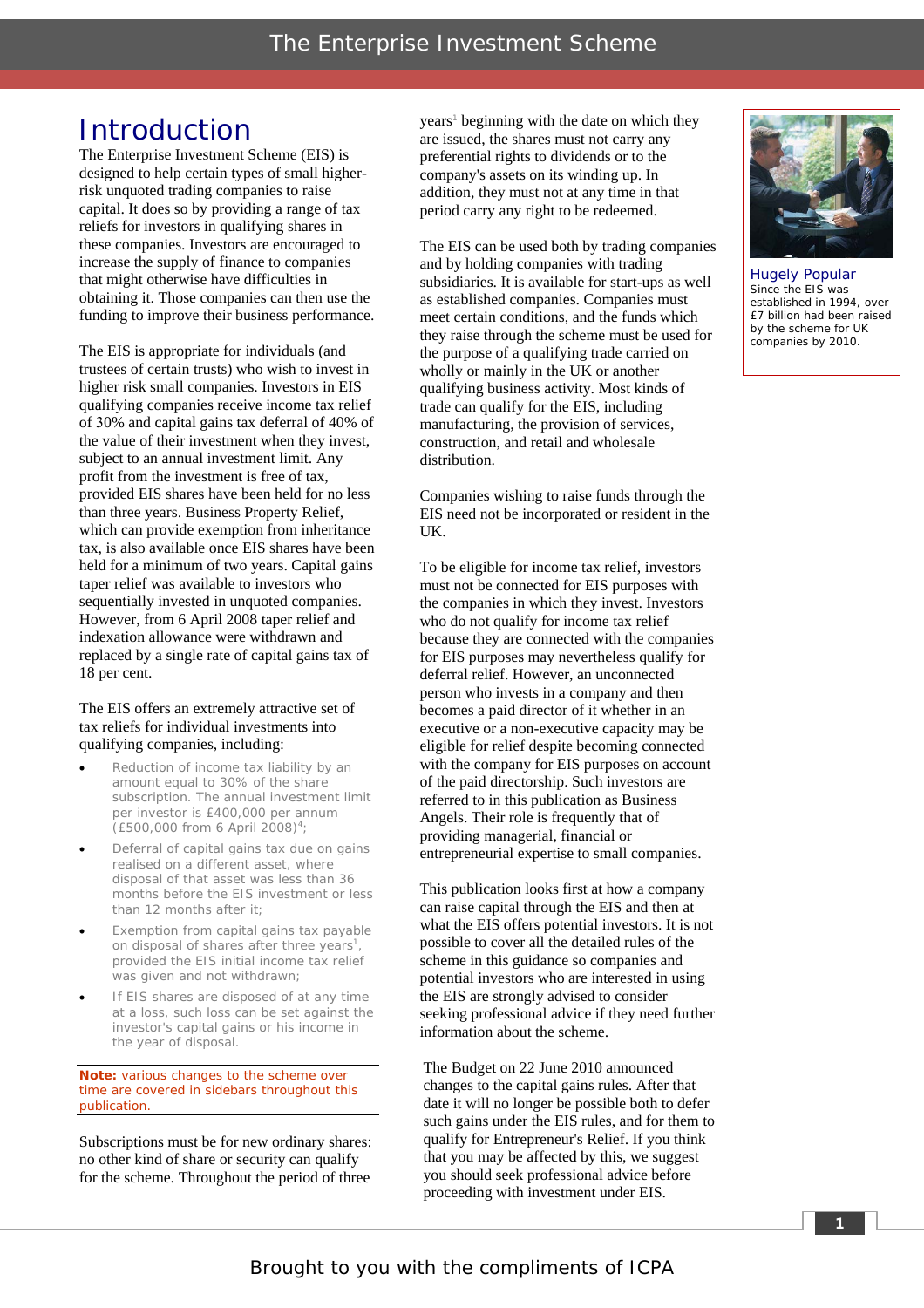## Raising Capital through the EIS

If you are looking for a way to raise capital for your company, the EIS may be a suitable vehicle for you. This section considers the scheme from the point of view of those involved with the company. You should remember that your investors' EIS reliefs will be lost if the company does not satisfy the conditions throughout its 'relevant period'. In this situation, any income tax relief already obtained will be withdrawn. Where an investor has obtained deferral relief, a chargeable gain equal to the amount of the deferred gain will arise.

#### Outline of the scheme rules *Eligible shares*

In order to be eligible for tax relief, subscriptions must be for new ordinary shares: no other kind of share or security can qualify for the scheme. Throughout the period of three years<sup>1</sup> beginning with the date on which they are issued, the shares must not carry any preferential rights to dividends or to the company's assets on its winding up. In addition, they must not at any time in that period carry any right to be redeemed.

#### The following conditions apply to an 'issue of eligible shares':

- the shares must be issued for bona fide commercial reasons and not for tax avoidance purposes;
- all the shares comprised in any issue of shares must be issued to raise money for the purpose of a qualifying business activity (other than any which are 'bonus shares' issued after 16 March 2004);
- all the money raised by the share issue must be wholly employed within a specified period by the company or a subsidiary<sup>2</sup>;
- the money raised by the share issue must be employed for the purpose of the qualifying business activity for which it was raised: no more than an insignificant amount of it can be used for any other purpose;
- where the money raised by the share issue is used by a subsidiary, the subsidiary must throughout the company's 'relevant period' be a '90% subsidiary'<sup>9</sup> ;
	- whose only purpose of existence apart from purposes incapable of having any significant effect on the extent of its activities, and ignoring certain intra-group activities - is that of carrying on one or more qualifying trades; or
- whose only purpose of existence apart from purposes incapable of having any significant effect on the extent of its activities - is to hold or manage property for the group; or
- which has no profits for corporation tax purposes and does not make investments; and
- the value of the company's gross assets must not exceed £15 million immediately before the shares are issued and must not exceed £16 million immediately afterwards<sup>3</sup>. This is known as the gross assets rule. Where the company is a member of a group of companies, the limits are applied to the gross assets of the group, taken as a whole.

#### *Qualifying companies*

In order for a company's shares to qualify for EIS purposes, throughout the company's 'relevant period':

- the company must be an 'unquoted company'<sup>7</sup>;
- the company must be either
	- a company whose only significant purpose of existence is that of carrying on one or more qualifying trades; or
	- the parent company of a trading group;
- the company must not be a subsidiary of another company, or otherwise be under the control of another company, except in certain circumstances where it becomes a wholly-owned subsidiary of a new holding company after the shares have been issued; and
- any company which is a subsidiary of the company must be a 'qualifying subsidiary', and the company must not control any company which is not a qualifying subsidiary.

For shares issued after 16 March 2004, the company must not have a "property managing subsidiary" at any time during the company's 'relevant period' that is not a 'qualifying 90% subsidiary'. For further information on property managing subsidiaries visit: www.hmrc.gov.uk/eis/part2/2-1.htm

#### *Parent companies*

A company is the parent company of a trading group for EIS purposes if it has one or more subsidiaries, and non-qualifying activities do not form a substantial part (more than 20%) of the business of the group taken as a whole.

Non-qualifying activities are, broadly, investment activities and non-qualifying trades.



Gross Assets Rule The value of the company's gross assets must not exceed £15 million immediately before the shares are issued and must not exceed £16 million immediately afterwards. Where the company is a member of a group of companies, the limits are applied to the gross assets of the group, taken as a whole.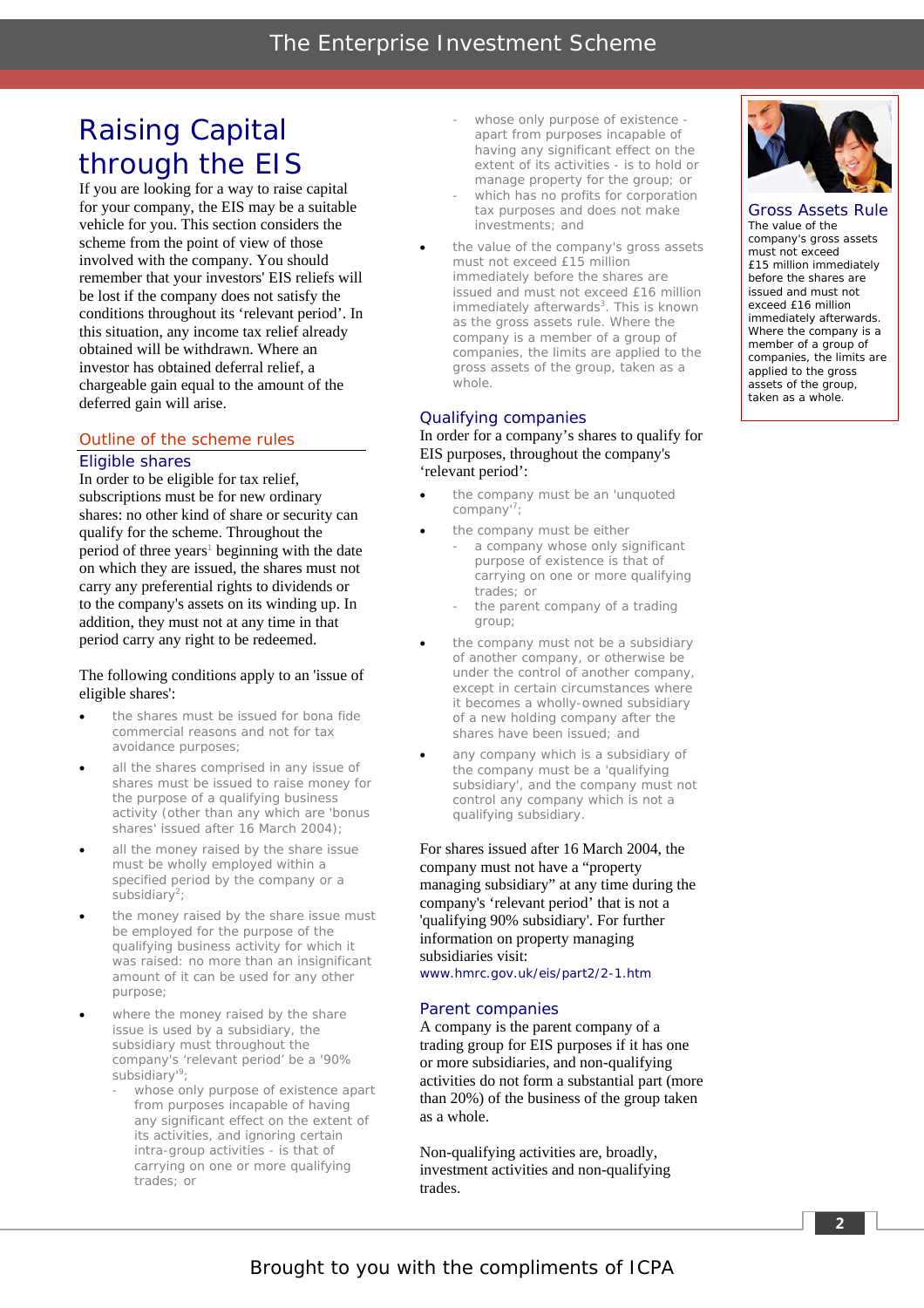#### *Companies holding an investment in shares and securities*

Where a company exists for the purpose of carrying on a qualifying trade holds an investment in shares or securities, the fact that the company holds shares or securities will not prevent it from qualifying if:

- they are held for the purposes of the trade; or
- the holding of them cannot have a significant effect on the extent of the company's activities.

#### *Companies that are wound up or dissolved*

If the company is wound up or dissolved without being wound up (or goes into receivership or administration) before the end of its 'relevant period', it will generally not qualify for EIS purposes, unless the action is taken for bona fide commercial reasons and not for the purpose of tax avoidance.

#### *Companies that become subsidiaries of holding companies*

A company can become a subsidiary of a holding company without jeopardising its investors' EIS reliefs. The rules provide for the continuity of income tax relief and deferral relief where a holding company issues new shares and securities to the holders of the shares and securities of the original company in such a way that, as far as its capital structure is concerned, it effectively takes the place of the original company. The holding company must not previously have issued any shares (other than subscriber shares) or securities.

The conditions are complex, and companies intending to undergo a reconstruction of this sort should seek specialist advice beforehand in order to help ensure that their investors' EIS reliefs are not put at risk.

#### *Arranging investment realisation*

The company can arrange for investors to realise their investments provided that it does not make, or agree to make, any such arrangements until after the shares in question have been issued. There is no reason why the directors of the company should not give potential investors an indication of the possible exit routes that they expect to be available in due course.

#### *Arranging guaranteed minimum returns*

The company cannot make arrangements for the investors to get a guaranteed minimum return on their investments. Any arrangements made in connection with the share issue which are designed to secure the return to investors, or to protect them against the risks attached to the investment, will make them ineligible for relief.

For more information on the scheme rules visit: http://www.hmrc.gov.uk/eis/index.htm

#### Qualifying business activities

Qualifying business activities are:

- a qualifying trade, or preparing to carry it on – in which case the company or subsidiary in question must begin to carry on the trade within two years after the date of issue of the shares;
- 'research and development' which is intended to lead to a qualifying trade carried on by the company or any subsidiary<sup>8</sup>; or
- oil extraction activities for shares issued before 7 March 2001 oil exploration which is intended to lead to a qualifying trade carried on by the company or any subsidiary.

In the cases of 'research and development' the activity must be carried on immediately after the shares are issued if it is not already being carried on.

#### *UK condition*

The trade or activity must be carried on 'wholly or mainly in the UK' at all times it is carried on during the company's 'relevant period'. A qualifying company, or any of its subsidiaries can operate overseas but the trade or activity for which money is raised through the scheme must be carried on 'wholly or mainly in the UK' at any time in the company's 'relevant period' at which it is carried on.

#### *Qualifying trades*

Most trades qualify provided that, throughout the company's 'relevant period', they are conducted on a commercial basis with a view to making profits. A trade will not qualify if, at any time in the 'relevant period', one or more excluded activities together amount to a substantial part (more than 20%) of the trade.

#### The main excluded activities are:

- dealing in land, in commodities or futures in shares, securities or other financial instruments;
- financial activities such as banking, money-lending, insurance, debt-factoring and hire-purchase financing;
- dealing in goods other than in an ordinary trade of retail or wholesale distribution;



Change to 90% subsidiaries rule From 6 April 2007 a qualifying trade can be carried on by subsidiaries that are 100% subsidiaries of direct 90% subsidiaries of the

parent, or 90% subsidiaries of direct 100% subsidiaries.

Previously, where a qualifying trade was carried on by a subsidiary company it was required to be a direct qualifying 90% subsidiary of the parent company.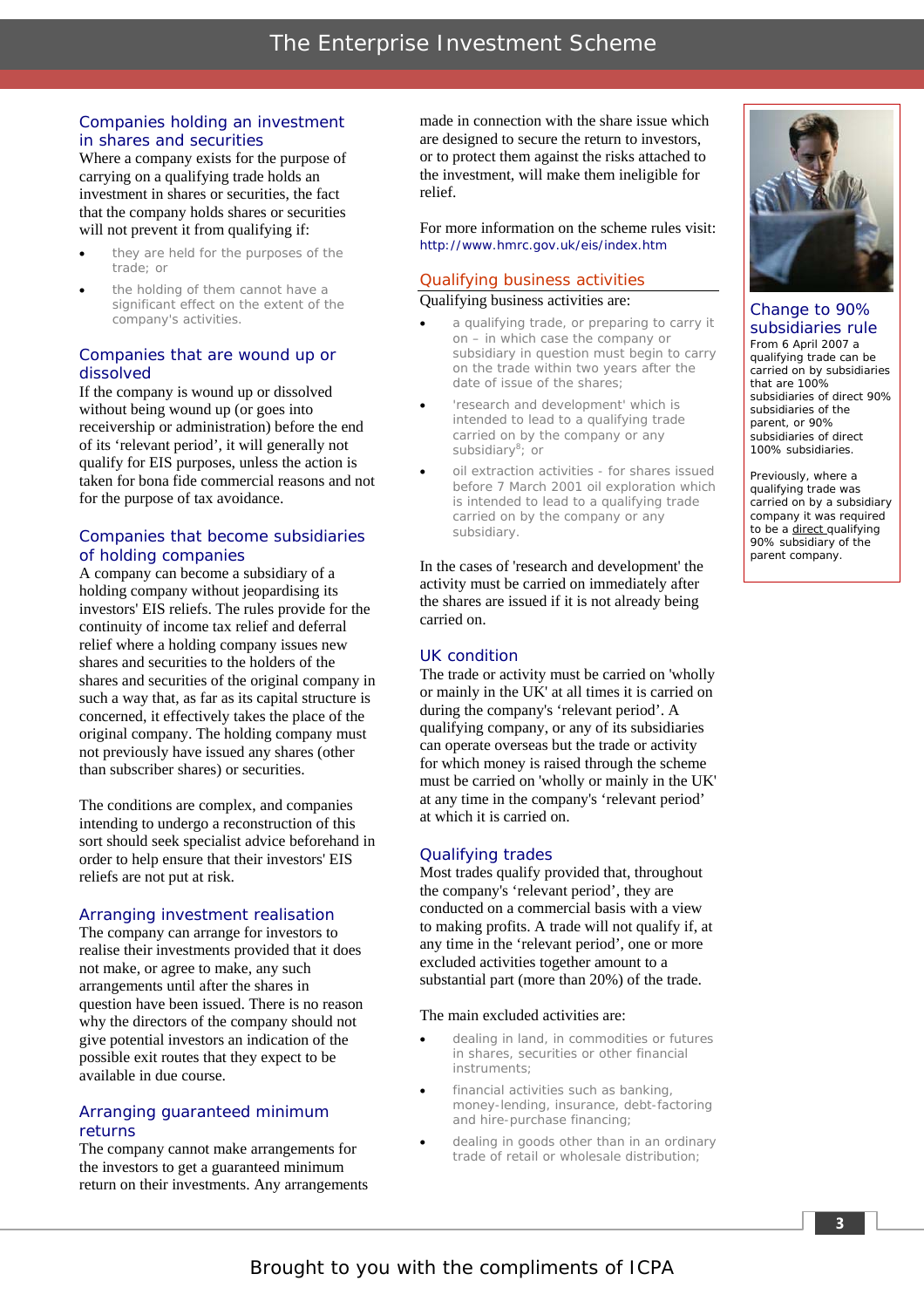- leasing or letting assets on hire, except in the case of certain ship-chartering activities;
- receiving royalties or licence fees, except in the case of the exploitation of an intangible asset created by the company or its group;
- providing legal or accountancy services;
- property development;
- farming or market gardening;
- holding, managing or occupying woodlands, any other forestry activities or timber production;
- operating or managing hotels, guest houses or hostels in which the company carrying on the trade has an interest or which it occupies under licence or any other form of agreement;
- operating or managing nursing homes or residential care homes in which the company carrying on the trade has an interest or which it occupies;
- shipbuilding and coal and steel production (from 6 April 2008); and
- providing services to another company in certain circumstances where the other company's trade consists, to a substantial extent, of excluded activities.

#### *Licence Fees and Royalties*

Companies which obtain a substantial amount of their income from licence fees and royalties are excluded from the schemes, except in limited circumstances where the fees or royalties arise from films or from research and development. This provision was extended in April 2000 to cover licence fees and royalties which arise from an intangible asset, the greater part of which has been created by the small company.

#### *Acquiring a trading company*

The company or a subsidiary can use money raised through the share issue to acquire a trading company where:

- the acquired company does not have any assets other than a qualifying trade or assets used wholly for the purpose of the trade; and
- for shares which were issued before 17 March 2004, the trade is transferred to the company in question as soon as possible after the trading company has been acquired. If the trade is transferred to a subsidiary of the company which issued the shares, the subsidiary must have been a subsidiary of that company when the shares were issued.

For more information on qualifying business activities visit: www.hmrc.gov.uk/manuals/vcmmanual/vcm 20020.htm

#### **Procedures**

#### *Assurance of EIS qualification*

Before subscriptions for shares are invited, the company secretary, or a director, or an agent acting on the company's behalf should submit in writing the company's proposals for using the scheme to the Small Company Enterprise Centre (SCEC).

#### The company should supply to the SCEC:

- a copy of the latest available accounts for the company and each of its subsidiaries;
- an up-to-date copy of the Memorandum and Articles of Association of the company and each of its subsidiaries, and details of any proposed changes;
- a copy of the draft of any document to be issued to potential investors;
- confirmation that the company expects to be able to complete the declaration on form EIS1 in due course;
- details of any subscription or similar agreement to be entered into by the shareholders;
- details of all trading or other activities carried on, or to be carried on, by the company and its subsidiaries; and
- the approximate sum the company intends to raise through the share issue, and details of how it intends to use the money.

If the SCEC is satisfied, on the basis of information supplied, that the conditions of the scheme which apply to the company and the shares will be met, they will say so in writing. The company can then inform potential investors of this advance assurance, but whether the conditions of the scheme are, in the event, met is a question of fact which cannot be determined in advance.

The SCEC cannot give any advance assurance about whether particular potential investors will be entitled to claim income tax relief or deferral relief.

#### *EIS adherence procedures*

Once the qualifying trade or 'research and development' for which the funds were raised has been carried on for four months, the company should submit a form EIS1 to the Small Company Enterprise Centre (SCEC). Copies of EIS1 can be obtained from the SCEC.

#### Budget 2008 changes

Shipbuilding and coal and steel production will be excluded as qualifying activities for the EIS scheme for shares issued on or after 6 April 2008.

Companies whose trade consists to a substantial extent of those activities will no longer qualify under the EIS scheme. As a result, investors will not be able to receive tax relief under the scheme for investments in companies carrying on any of those activities.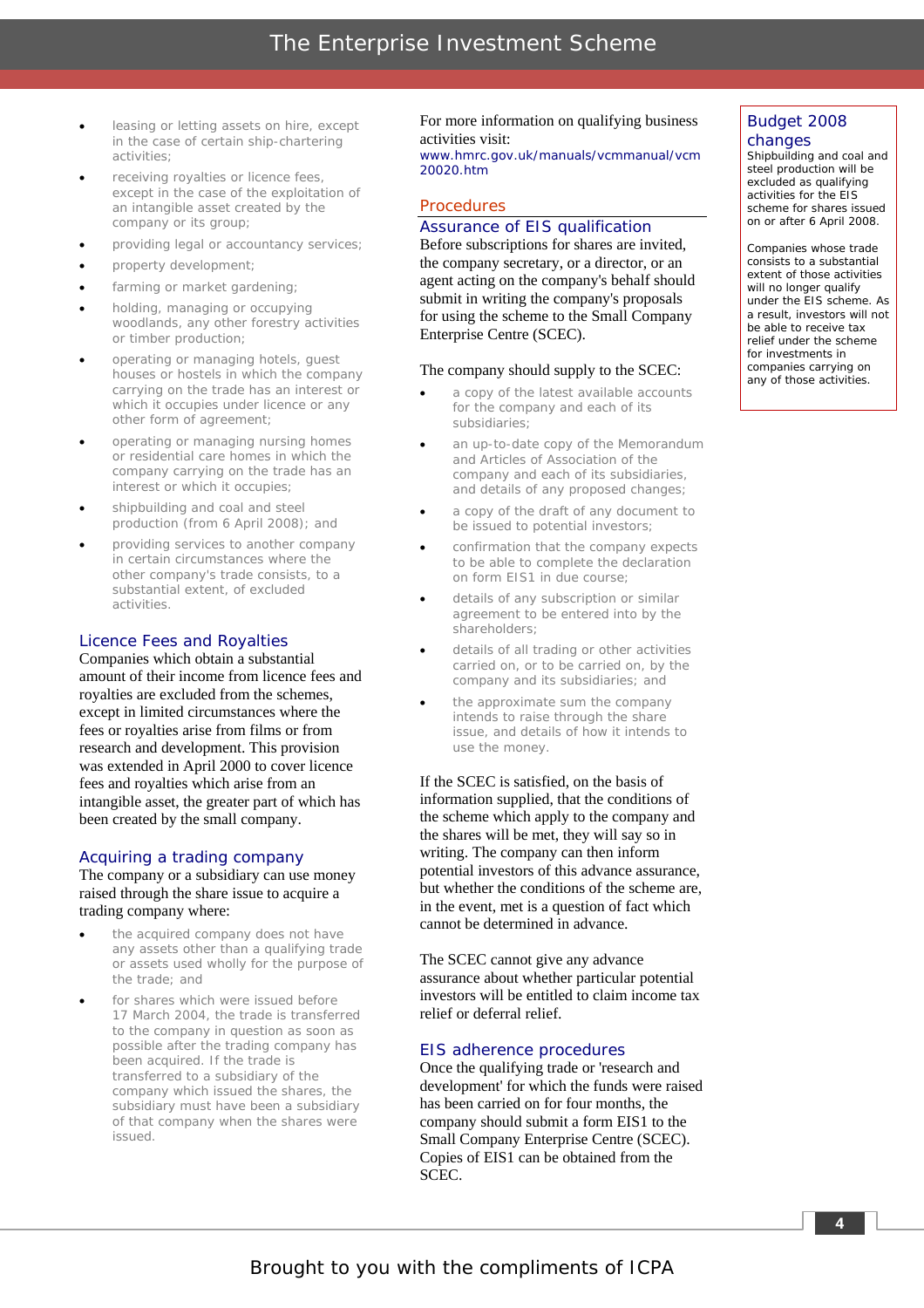#### The time limit for submitting EIS1 is the later of:

- two years after the end of the tax year in which the shares were issued; and
- two years after the end of the fourmonth period mentioned above.

If the SCEC are satisfied that the conditions for qualifying investors to claim relief are met, they will authorise the company (on form EIS2) to issue certificates EIS3 to shareholders who require them. The investors use these certificates to claim income tax relief or deferral relief.

For more information on procedures visit: http://www.hmrc.gov.uk/eis/part2/2-5.htm

### Investing through an EIS scheme

Investors are encouraged to invest in higher risk small companies through an EIS by the attraction of tax reliefs.

If you subscribe for shares in a qualifying company you may be able to get an income tax reduction based on the amount invested. You may be entitled to income tax relief on the annual investment limit of £500,000 (£400,000 prior to 6 April 2008) in respect of eligible shares issued.

Provided that no income tax relief has been withdrawn, a gain which arises after at least three years on the disposal of any of the shares, on account of their increase in value over the holding period, will be exempt from capital gains tax where the annual investment limit is not exceeded. Some capital gains tax may be payable where the limit is exceeded or where the relief has been partly (but not wholly) withdrawn.

You may also be able to postpone the charge to capital gains tax (deferral relief) on gains arising on the disposal of other assets around the time that you make your investments.

If you make an allowable loss for capital gains tax purposes on disposing of the shares at any time, you may be able to obtain relief for the loss against income tax. Alternatively, you can set the allowable loss against chargeable gains in the usual way.

### Income Tax Relief, Capital Gains Tax Exemption and Loss Relief

#### Income tax relief

The income tax relief is applied as a reduction in your income tax liability, calculated at the lower rate of income tax, normally on the full amount which you subscribed for the shares (currently 30% income tax relief - 20% before 6 April 2011). The reduction is generally made for the tax year in which the shares were issued to you, but, in certain circumstances, relief on some of the shares can be claimed for the preceding tax year.

#### You may be eligible for relief in circumstances where:

- you subscribe wholly in cash on your own behalf for 'eligible shares' in a qualifying company;
- the subscription is made for bona fide commercial reasons and not for tax avoidance purposes;
- the shares are issued to you, and are fully paid up at the time of issue;
- you are not connected (other than, possibly, as a Business Angel) with the company for EIS purposes at any time during your 'relevant period' <sup>6</sup>;
- no loan which is 'linked to your share subscription' is made to you or any of your 'associates' at any time during your 'relevant period' <sup>6</sup>; and
- the arrangements under which the shares are issued to you, and any prior arrangements made in connection with the issue, do not include any provisions which are designed to enable you to realise your investment later on secure an investment return, or protect you against risks which the investment would otherwise involve.

The amount of relief you obtain for an 'issue of eligible shares' is allocated evenly between all the shares so that the amount of relief attributable to each share in the issue is the same as the amount attributable to every other share in the issue. If you obtain relief for two or more share issues, which are issued to you in the same tax year<sup>5</sup>, the amount of relief is apportioned between the issues according to the amounts you subscribed for them, and the relief is attributed to the shares on that basis.

#### New investment limit rule

From 19 July 2007 (the date the Finance Bill 2007 received Royal Assent) the company (or group of companies) must have raised no more than £2 million under any or all of the venture capital schemes in the 12 months ending on the date of the relevant investment for the investment to qualify for relief under an EIS.

If the limit is exceeded, none of the shares or securities within the issue that causes the condition to be breached will qualify for relief.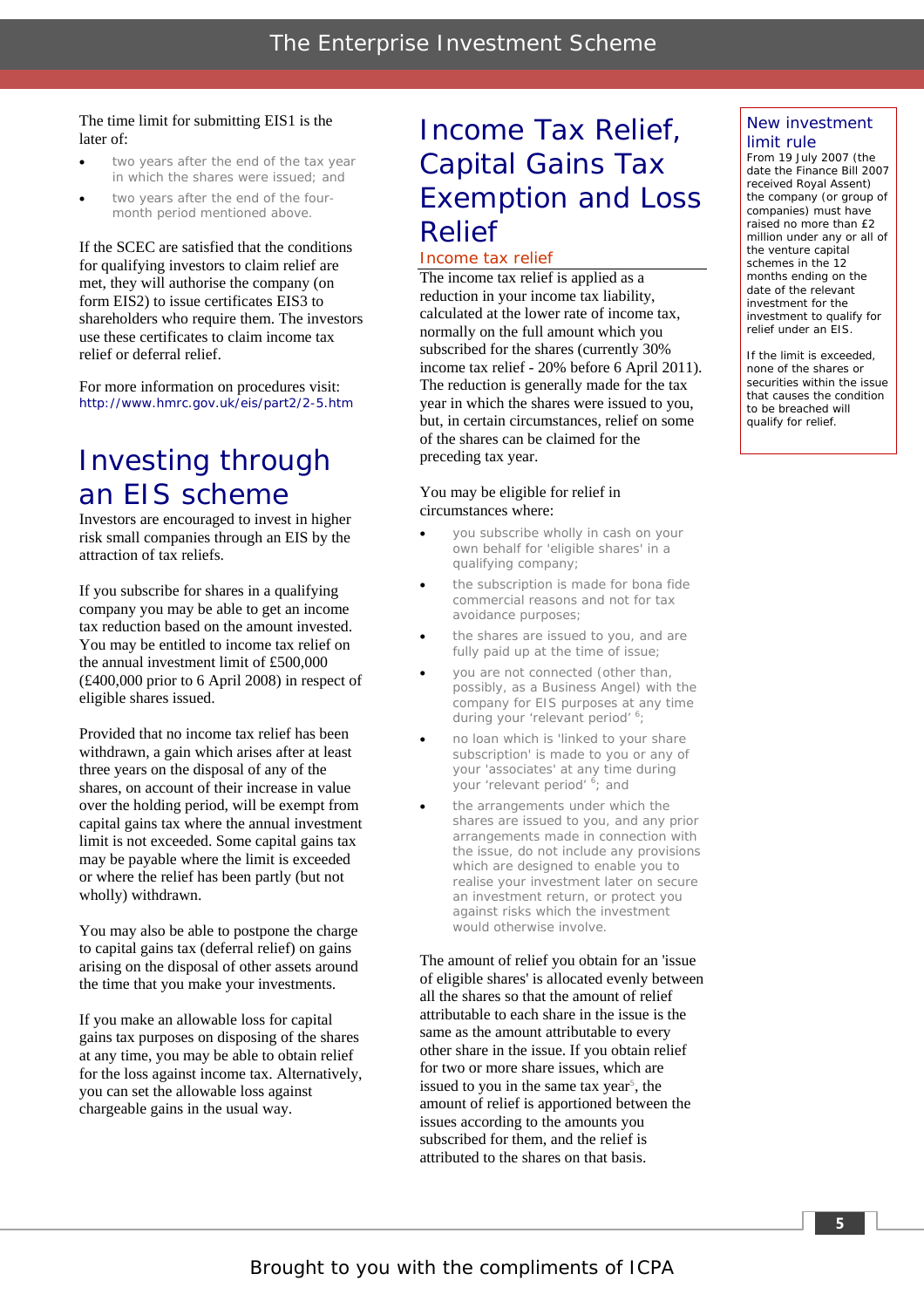From 2006/07, the carry back limit for investments made before 6 October in a tax year was increased to £50,000 from £25,000. For years 2009/10 and later, the Finance Act 2009 removed the restrictions on carry back of relief. The total investment that can be taken into account for the purposes of calculating income tax relief for any particular year will remain subject to a limit, currently £500,000 subscribed. For more information visit:

http://www.hmrc.gov.uk/manuals/vcmmanu al/VCM25410.htm

#### *Investment limits for income tax relief*

You can obtain income tax relief in respect of any of the shares issued to you by a company in a given tax year if the total amount you have subscribed for them is more subscribe for more than one 'issue of eligible shares', the limit applies to the total amount of qualifying investment. than £1 but not more than £500,000. If you

From 19 July 2007, the company (or group of companies) must have raised no more than £2 million under any or all of the venture capital schemes in the 12 months ending on the date of the relevant investment for the investment to qualify for relief under an EIS.

If the limit is exceeded, none of the shares or securities within the issue that causes the condition to be breached will qualify for relief.

#### *Spouse subscriptions*

If the aggregated subscriptions of spouses means that the amount of their combined investment accounts to more than a 30% stake in the company, neither spouse will qualify for income tax relief.

#### *Investment via a nominee*

For the purpose of the EIS, shares for which a nominee subscribes on your behalf are treated as though you had subscribed for them yourself. Similarly, shares which are issued to, held by, or disposed of by a nominee on your behalf are treated as issued to, held by, or disposed of by you.

#### *Joint investments*

You may invest jointly with other investors but you and the other investors concerned are treated for EIS income tax relief purposes as subscribing equal amounts for the whole of the investment, irrespective of the amount each of you actually contribute. For example,

if you and your sister jointly subscribe £180,000 for 120,000 shares, and your contribution is £100,000 and hers is £80,000, you will each be treated as subscribing £90,000 for 120,000 shares.

#### *Interaction with other income tax reliefs*

Before the EIS income tax relief reduces your income tax liability you must deduct:

- relief for subscriptions for shares in venture capital trusts (VCTs);
- the relief which is given on taxable gains on life assurance policies.

All other reliefs and allowances which are given as reductions of income tax liability are deducted from your income tax liability after the EIS income tax relief.

#### *Connection to a Company for EIS purposes*

You can be connected with a company by virtue of a working relationship between you and the company, where you or any of your 'associates' are:

- an employee (other than a director who is an employee) of the company or any subsidiary; or
- a partner in any business partnership of which the company or any subsidiary is a member, or an employee (other than a director who is an employee) of such a partner; or
- a director of the company or any subsidiary, or a director of a partner in any business partnership of which the company or any subsidiary is a member; and
- you receive or are entitled to receive, or any associate of yours (or a business partnership of which you or any associate of yours is a member) receives or is entitled to receive, any kind of payment from the company (or any related person), apart from
	- payments for expenses incurred in the performance of duties as a director, which do not give rise to a tax charge in the hands of the director
	- fees for providing certain services to the company (or a related person), in the course of a business carried on by you or any associate of yours, excluding secretarial, or managerial services or services of a kind provided by the person to whom they are rendered
	- certain other kinds of payment (provided they are not in excess of a normal commercial rate). Broadly, these are dividends or other distributions, rent for property occupied by the company (or any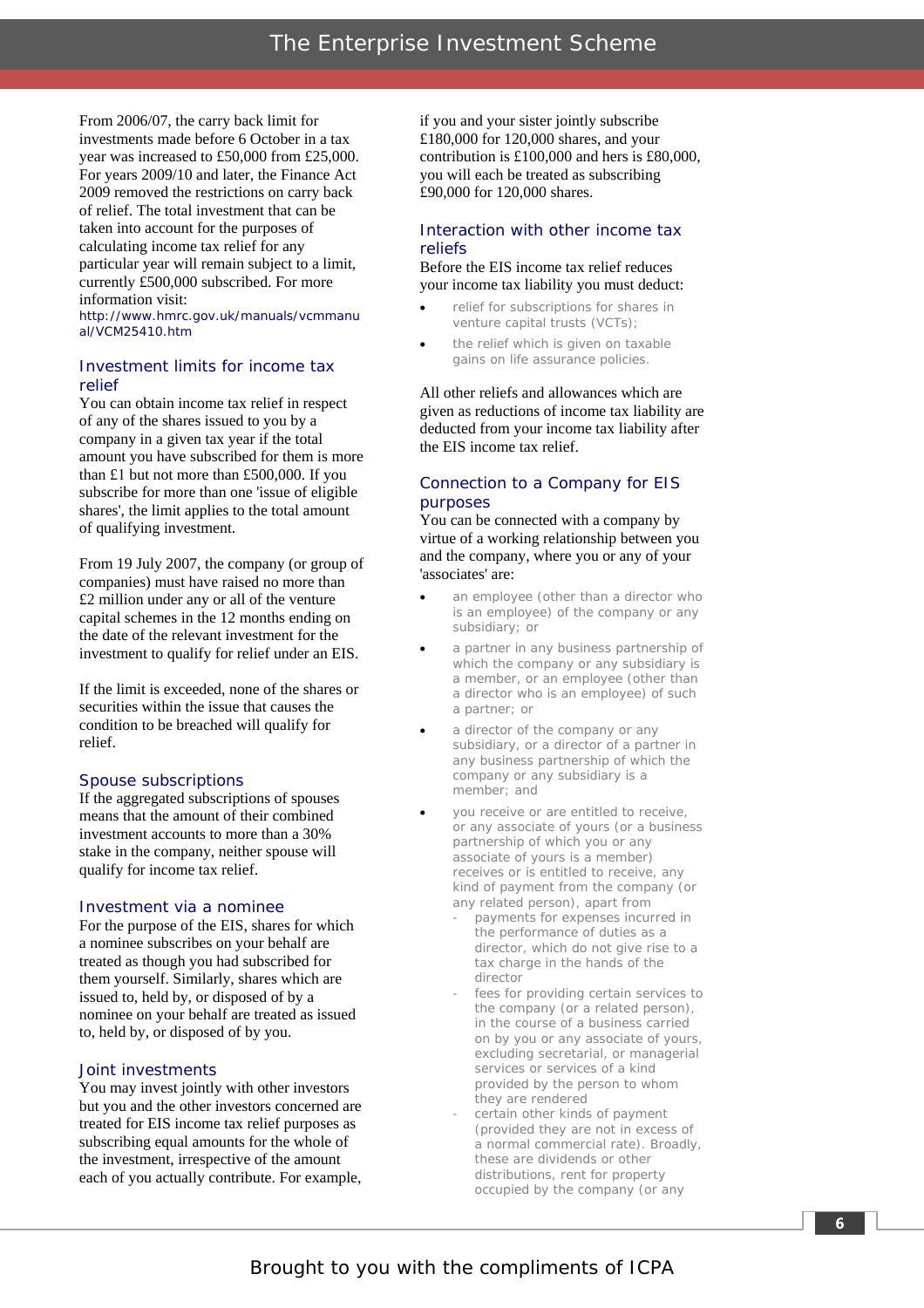related person), interest on money lent to, or on behalf of, the company (or any related person), and payments for the supply of goods.

For further information on the definitions of "persons related to the company" and "subsidiaries" and how they apply to the connection rule visit: www.hmrc.gov.uk/eis/part1/1-3.htm

You may also be deemed connected with the company where whether on your own or together with your 'associates', you control the company or any subsidiary, or if you directly or indirectly possess, or are entitled to acquire, more than 30% of:

- the issued ordinary share capital of the company or any subsidiary;
- the loan capital and issued share capital of the company or any subsidiary;
- the voting power in the company or any subsidiary; or the assets of the company or any subsidiary on a winding-up.

#### However, if you or an associate of yours holds any shares in the company when it:

- has not issued any shares other than subscriber shares; and
- has not begun to carry on, or to make preparations for carrying on, any trade or business;

#### that fact will not cause you to be connected with the company for EIS purposes.

If an 'associate' of yours is connected with the company as a Business Angel but the relevant shares were issued before your associate became entitled to receive directors' remuneration (and hence became connected with the company for EIS purposes), you will not lose entitlement to income tax relief simply because you have become connected with the company in this way.

Also, provided you do not become connected with the company in any other way for EIS purposes, you may be eligible for income tax relief in respect of further investments you make in 'eligible shares' in the company.

#### *Interest on financing loans*

Although tax relief is available in certain circumstances for interest payments made in respect of loans used to acquire ordinary shares in 'close companies', you cannot qualify for such relief if you claim EIS income tax relief for the shares.

#### *Loans to the company*

You can lend money, or rent a property, to the company or any of its subsidiaries without putting your income tax relief at risk provided that:

- for a loan, it attracts interest at no more than a normal commercial rate; and
- for a property, the rent charged does not exceed market rent.

If you or an associate lend money to the company (or any person connected with it for corporation tax purposes) before the shares are issued to you, you may be treated as receiving value from the company if the debt is wholly or partly repaid in the 'relevant period'<sup>6</sup>.

For further information on income tax relief visit: www.hmrc.gov.uk/eis/part1/1-2.htm

#### Withdrawal of income tax relief

Claims to income tax relief are usually made before it is known whether all the conditions of the EIS have been satisfied in relation to the company and the shares. If it turns out that any of those conditions are not met, any income tax relief obtained will be withdrawn in full.

An investor's income tax relief will also be wholly or partly withdrawn in a number of other circumstances, many of which would trigger a chargeable event in relation to shares to which deferral relief is attributable.

#### There are six main circumstances in which income tax relief could be wholly or partly withdrawn:

- Relief will be wholly withdrawn if any of the share eligibility conditions of the scheme are not satisfied;
- Relief will be wholly withdrawn if any of the qualifying company conditions of the scheme are not satisfied;
- Relief will be wholly withdrawn if an event occurs which causes you not to meet the eligibility conditions for relief;
- Relief may be wholly or partly withdrawn if you dispose of the shares within three years;
- Relief will be wholly or partly withdrawn if you "receive value" from the company during the 'relevant period'<sup>6</sup>;
- Relief will be wholly or partly withdrawn in certain circumstances where other members of the company receive value during the 'relevant period'<sup>6</sup>.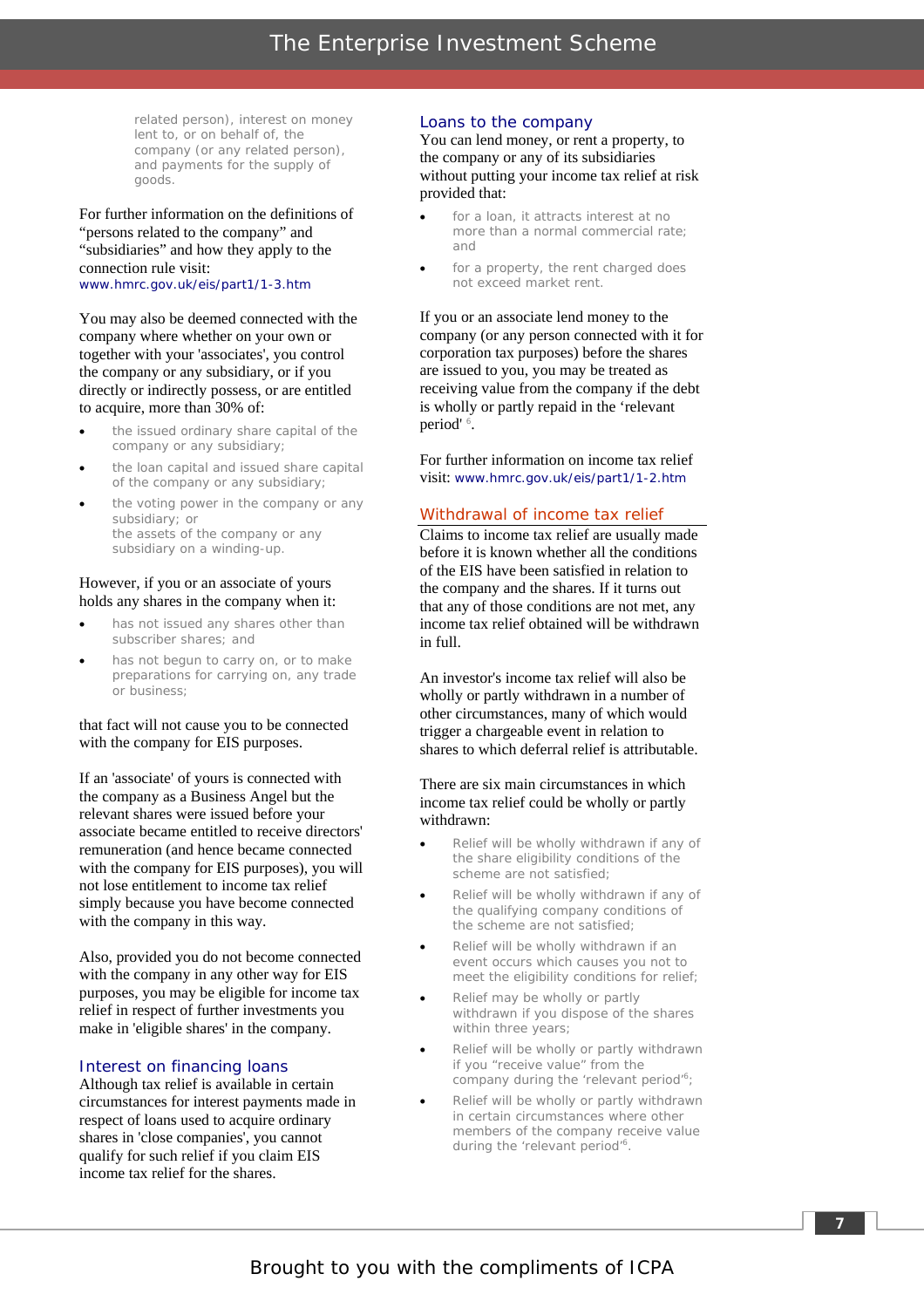Income tax relief can be withdrawn if another member of the company receives value from the company during the 'relevant period'<sup>6</sup>. This may happen if the company buys back some of its shares from the other member. Your relief will not be affected, however, where the share buy-back causes any income tax relief or deferral relief attributable to that member's shares to be wholly or partly withdrawn.

If your income tax relief falls to be withdrawn you must notify your Tax Office, giving details of the reason. You may incur a penalty if you do not do this within 60 days of finding out that the relief falls to be withdrawn. If you receive value from the company before you claim income tax relief you will need to take the amount of value received into account when you make the claim, so that the amount of relief you obtain is correspondingly reduced. If the amount of value received is so great that relief would need to be withdrawn in full if you had already obtained it, you will not be able to claim any relief.

Where value was received on or after 7 March 2001, you may make restitution to the company in such a way that you are not treated as being in receipt of value.

For further information and examples of how to calculate the amount of income tax relief subject to withdrawal visit: http://www.hmrc.gov.uk/eis/part1/1-5.htm

#### The Business Angel investor

To qualify for income tax relief as a Business Angel investor you must satisfy all other eligibility for income tax relief conditions except one: if you become a director of the company (or a subsidiary), you can receive payment for services you provided despite the fact that you thereby become connected with the company for EIS purposes. It is essential that you were issued with eligible shares before the start of any period for which you are entitled to receive payment.

#### You must never previously have been:

- connected with the company in any way for EIS purposes, and must not become connected with it in any way other than as described above; or
- involved in carrying on (whether on your own account or as a partner, director, or employee) the whole or any part of the trade or business carried on by the company or any of its subsidiaries.

If you make further investments in the company once you have become a paid director you can qualify for income tax relief subject to the usual annual investment limits, and if you do not become connected with the company for EIS purposes in any way other than by being a Business Angel (or because an 'associate' of yours is such a Business Angel), you can claim relief for further qualifying investments.

They must be made within the three years beginning with the latest date on which eligible shares were issued to you before you became connected with the company for EIS purposes as a paid director.

If you are already a director of the company, you can only become a Business Angel investor if you are not, and never have been a paid director of the company or any of its subsidiaries (or a paid director of a partner of the company or any of its subsidiaries), or connected with the company in any other way for EIS purposes.

#### *Remuneration*

The remuneration you receive, or are entitled to receive, must not exceed what is reasonable for the services you perform. Remuneration includes any payment, benefit or facility. The level of remuneration will not be challenged unless there are grounds for supposing that, in the circumstances, it is excessively high.

For more information on Business Angel investors visit: http://www.hmrc.gov.uk/eis/part1/1-3.htm or ask for our publication: 292-Business Angels

#### Disposal of shares

You must keep your investment for at least three years after the date on which the shares were issued if you do not want to have any of the income tax relief withdrawn.

#### You can sell some or all of your shares within this period, but:

- you will lose some or all of the relief on the shares concerned; and
- any capital gain arising from the disposal will be taxable.

#### *Transfers between spouses*

Where shares are transferred to your spouse at a time when you are living together, any income tax relief attributable to the shares will continue to be attributable to them. The

#### Change to relevant intangible assets

#### rule

From 6 April 2007 the rules relating to the transfer of a qualifying trade exploiting relevant intangible assets (RIAs) around a group of companies will be aligned with those currently relating to other qualifying trades so that RIAs can be moved around within groups without investors losing tax relief.

The previous rules restricted the transfer of a qualifying trade of exploiting relevant intangible assets (RIAs) around a group of companies.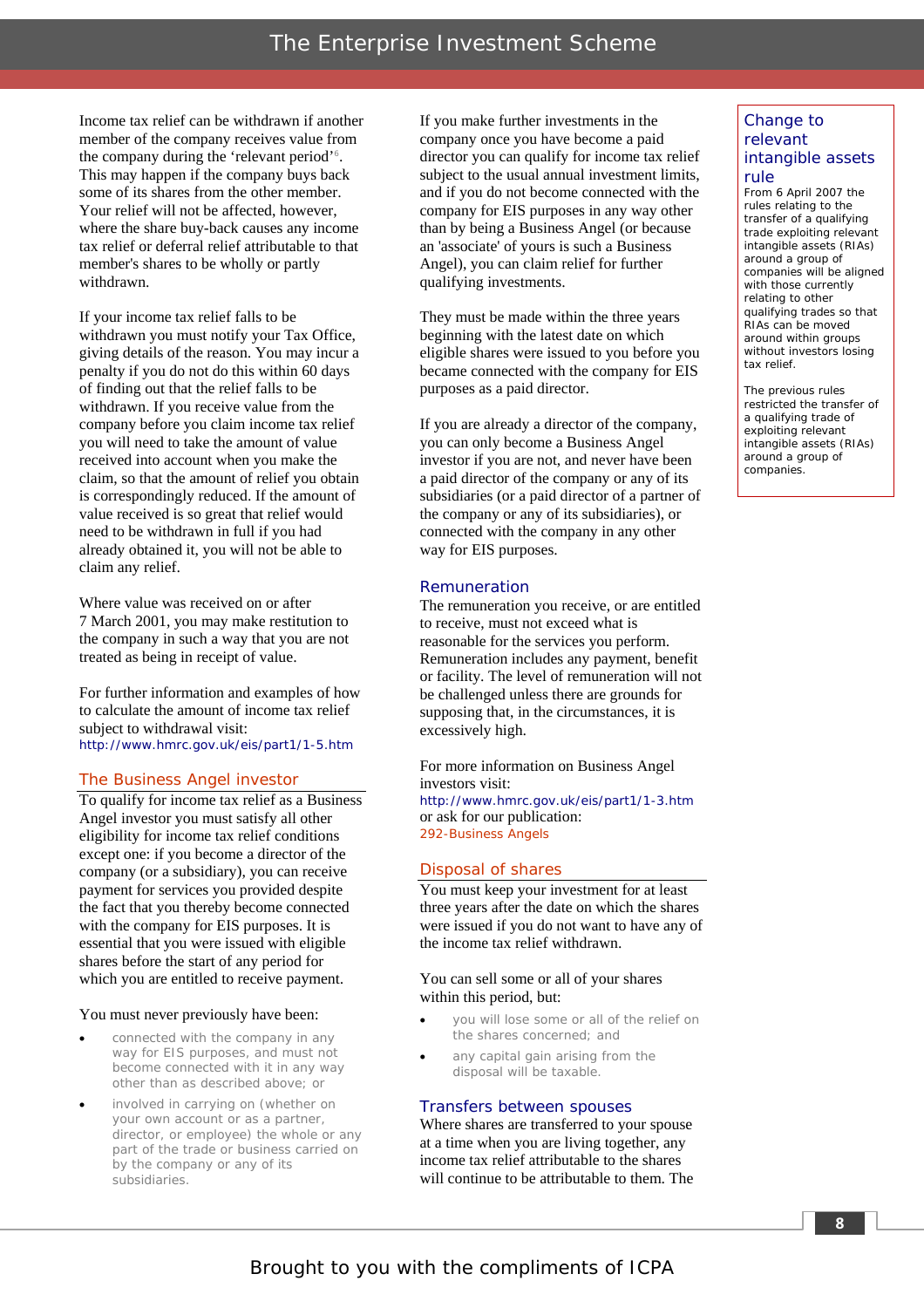tax treatment of any gain or loss arising from the subsequent disposal of the shares by your spouse is the same as if he or she had subscribed for them.

#### *Making arrangements to ensure disposal*

You will not be eligible for income tax relief if:

- the arrangements under which the shares are issued to you; or
- any arrangements made in connection with the share issue before the shares are issued to you.

#### include provision for their disposal during your 'relevant period'.

The inclusion of standard provisions in the company's Articles of Association, which require a shareholder to sell his or her shares if most of the shareholders accept an offer from a third party to purchase the entire share capital of the company, would not cause an investor to be ineligible for relief.

#### If, at any time during your 'relevant period'<sup>6</sup>, you:

- are granted a 'put option', the shares to which the option relates will not qualify for income tax relief, and any income tax relief which has been obtained in respect of them will be withdrawn;
- grant a 'call option', any income tax relief attributable to the shares to which the option relates may be wholly or partly withdrawn.

#### *Part disposals*

Special identification rules apply if you make a disposal of part of your holding whenever income tax relief or deferral relief is attributable to some or all of the shares in it. For these purposes, the holding consists of all the company's shares you own which belong to the same class.

If income tax relief is attributable to shares which have been transferred to you by your spouse, they are treated for the purposes of the identification rules as though they were acquired by you on the day they were issued.

The first identification rule is the first-infirst-out (FIFO) rule. This treats shares you acquired on different days as being disposed of in order of acquisition.

The second rule applies where some of the shares you acquired on the same day have relief attributable to them and some do not. It is used only when, having applied the FIFO rule, it is necessary to determine which shares acquired on that day have been disposed of. Shares are treated as being disposed of in the following order:

- (a) first, shares which do not have any relief attributable to them; then
- (b) shares to which deferral relief, but not income tax relief, is attributable; then
- (c) shares to which income tax relief, but not deferral relief, is attributable; then
- (d) shares to which both income tax relief and deferral relief are attributable.

Where the income tax relief attributable to any shares falling within category (c) or (d) above was obtained as a reduction in income tax liability for the tax year preceding the one in which the shares were issued, those shares are treated as being disposed of before any other shares falling within that category.

#### *Mergers and Takeovers*

Where a company merges with or is taken over by another company, your shares are generally treated as if they had been disposed of. However, where the company becomes a wholly-owned subsidiary of a holding company in such a way that, as far as its capital structure is concerned, it effectively takes the place of the original company:

- any income tax relief attributable to shares you held in the original company which were exchanged for new shares in the holding company becomes attributable instead to those new shares; and
- the share exchange is treated for capital gains tax purposes as not involving a disposal.

Also an exception is made in certain circumstances where the merger or take-over takes place after the end of your 'relevant period' and after the other company has issued an EIS3 certificate.

For more information on disposal of shares visit:

http://www.hmrc.gov.uk/MANUALS/vcmman ual/VCM32300.htm

#### Capital gains and losses

#### *Gains on disposal*

If you make a gain on a disposal of shares to which income tax relief is attributable and the disposal is after the end of the 'relevant period', the gain which represents the increase in value of the shares over the holding period will be wholly exempt from capital gains tax if none of the income tax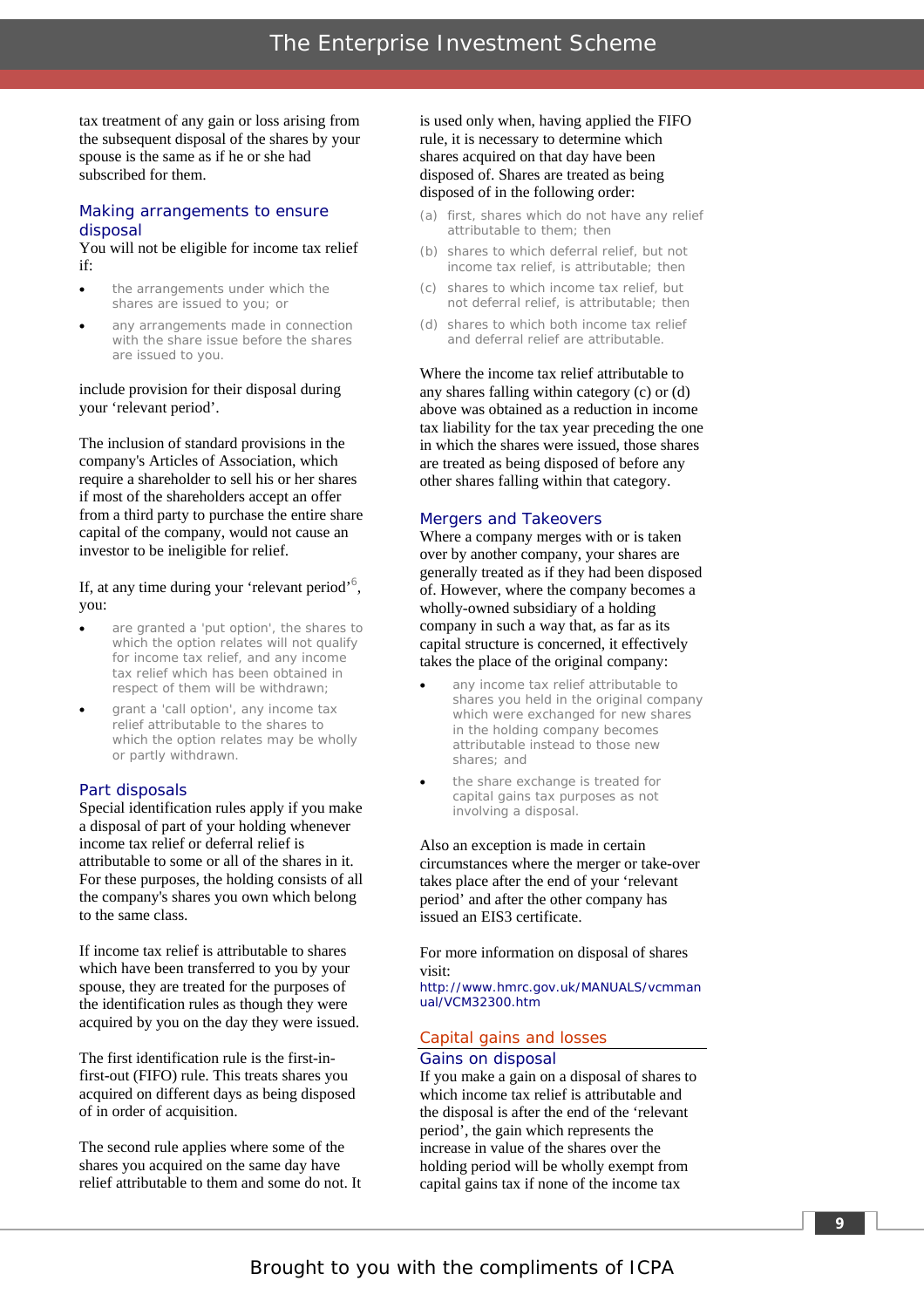#### relief has been withdrawn, and the relief was:

- obtained in full on the total amount you subscribed for the shares; or
- not obtained in full solely because your income tax liability in the year for which relief was claimed was too low.

A proportion of this gain will be exempt from capital gains tax if the income tax relief was not obtained in full (unless this was because the income tax liability was too low), or the amount of income tax relief originally attributable to the shares has been partly (but not wholly) withdrawn.

The proportion is calculated by dividing the total amount of relief attributable to the shares disposed of by the amount of relief that would have been attributable to them if it had been obtained in full on the amount subscribed for those shares and none of it had been withdrawn. Examples of proportion calculation for capital gains tax exemption can be viewed at:

www.hmrc.gov.uk/cgt/shares/calc-cgt.htm

#### *Loss relief*

If you are an individual and dispose of shares to which income tax relief is attributable at a loss for capital gains tax purposes, you may claim loss relief on an amount equal to the loss (less any income tax relief attributable to those shares) provided that the disposal is made at arm's length.

#### You can also obtain loss relief where you do not actually dispose of the shares, if you:

- make a claim that the shares have become of negligible value; or
- receive a 'capital distribution' from the company in the course of its dissolving or winding up. In such circumstances the loss arises when the capital sum is received; or
- are treated for capital gains tax purposes as disposing of the shares on the dissolution of the company.

Loss relief is given as a deduction from your taxable income for the tax year in which the loss arises, or for the preceding tax year or both if there are sufficient losses. Your claim should specify which tax year you are claiming relief for and, where the claim is for two tax years, the year in which the relief should be given first.

Where you have insufficient taxable income in either or both of those years, any remaining part of the loss will be set against chargeable gains of the tax year of the loss or carried forward to be set against chargeable gains in future tax years.

Instead of claiming loss relief, you can, if you prefer, set the loss (less any income tax relief attributable to the shares) against chargeable gains in the usual way. Where you have insufficient income or gains to use up all of this adjusted loss, any unused part will be carried forward to set against chargeable gains arising in later tax years.

In some cases, if income tax relief is not attributable to the shares when the loss arises, it may still be possible for you to obtain loss relief.

For more information on capital gains and losses visit:

http://www.hmrc.gov.uk/cgt/shares/reliefs.htm

### Deferral Relief

When a chargeable gain arises to you, it is usually assessed for the tax year in which it arises. Deferral relief enables you to postpone the gain until a later tax year if you subscribe for eligible shares in a qualifying company.

You can defer a chargeable gain which arises to you on the disposal of any asset, except where there is a disposal and acquisition of shares in the same company, or within the same group of companies. In addition, you can defer revived gains arising to you in respect of earlier EIS, Venture Capital Trusts (VCT) or capital gains tax reinvestment relief investments.

You can obtain deferral relief and income tax relief for the same share subscription provided you satisfy all the relevant conditions.

You cannot qualify for deferral relief if you are neither resident nor ordinarily resident in the UK when the gain which is to be deferred arises, or when you make the qualifying investment, that is, at the time the 'eligible shares' in question are issued to you.

Deferral relief can be claimed by individuals and by the trustees of certain trusts.

#### Outline of the main rules

In certain circumstances, if you make a qualifying investment you can claim to have some or all of the amount you subscribed for the shares concerned set against a chargeable gain.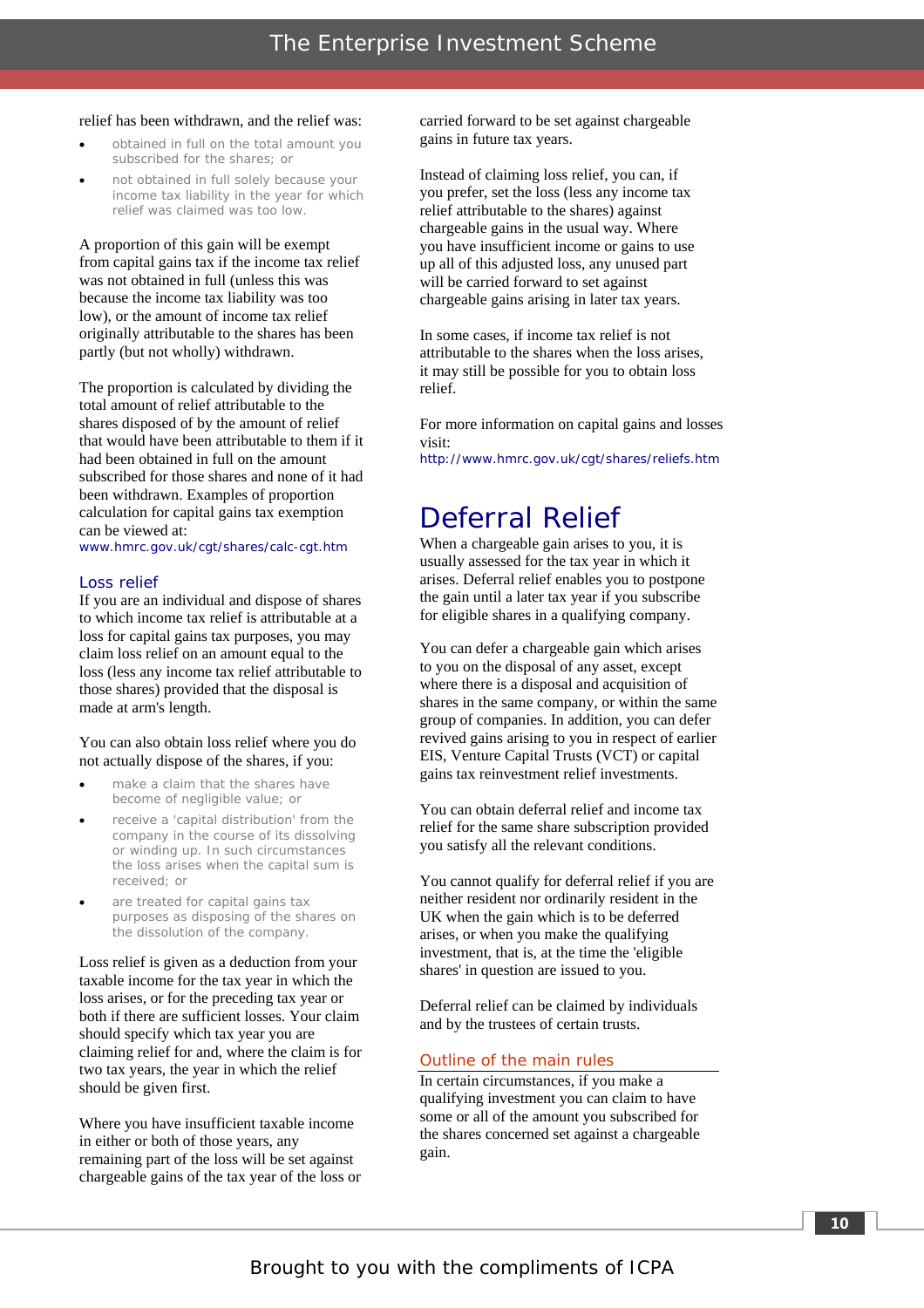Where an amount of expenditure is set against a gain in this way, an equal amount of the gain is treated for capital gains tax purposes as not having arisen. Instead, it is deferred until a chargeable event occurs in relation to the shares. A gain equal in amount to the amount of the deferred gain (or in some cases part of the amount of the deferred gain) is treated as arising when a chargeable event occurs.

Expenditure can be set against a gain in this way only to the extent that it has not already been set against a gain.

In this publication we refer to a gain which arises on account of a chargeable event in these circumstances as a revived gain.

#### *Setting gains*

You can set different parts of the total amount you subscribe for the shares against different gains or parts of different gains provided in each case that the gain arises to you at a 'qualifying time' in relation to the date of issue of the shares, and that no amount you have subscribed for 'eligible shares' or for shares in a Venture Capital Trust (VCT) has already been set against it (or against the part in question).

#### *Trustees*

There are two main categories of trustees who can obtain deferral relief in respect of qualifying investments.

#### The first category consists of trustees of settlements in which:

- the beneficiaries are all individuals or charities; and
- no beneficiary holds an interest in possession in the settled property either at the time of the disposal of the asset or immediately after the shares are acquired.

#### The second category consists of trustees of settlements in which:

- the beneficiaries are all individuals or charities; and
- at least one beneficiary holds an interest in possession in the settled property at the time of the disposal of the asset, and at least one beneficiary not necessarily the same one - holds an interest in possession in the settled property immediately after the shares are acquired.

#### *Joint investments*

If you make an investment jointly with someone else you can obtain deferral relief but the amount of gain that you can defer in respect of the investment cannot exceed the amount you contributed towards the joint subscription. For example, if you and your spouse jointly subscribe £120,000 for eligible shares, and your contribution is £40,000, you cannot set more than £40,000 of the subscription against chargeable gains which arise to you.

#### *Qualifying investments*

You can make a qualifying investment if:

- you subscribe wholly in cash for 'eligible shares' in a qualifying company the subscription is made for bona fide commercial reasons and not for tax avoidance purposes;
- the shares are issued to you at a 'qualifying time', and, where this happens before the gain that is to be deferred arises, you still hold the shares when that gain arises;
- the shares are fully paid up when they are issued;
- the shares are not treated for deferral relief purposes as never having been eligible shares;
- the share issue meets the conditions applying to an issue of eligible shares; and
- the arrangements under which the shares are issued to you, and any prior arrangements made in connection with the issue, do not include any provisions which are designed to:
	- enable you to realise your investment later on; or
	- secure an investment return or protect you against risks which the investment would otherwise involve.

#### *Connection to a Company for EIS purposes*

You can qualify for deferral relief on making a qualifying investment if you are connected to the company for EIS purposes even if you wholly own the company in which you invest.

#### *Interest on financing loans*

You can use a loan to finance a subscription for shares provided that the loan is not 'linked to the share subscription'.

Although tax relief is available in certain circumstances for interest payments made in respect of loans used to acquire ordinary shares in 'close companies', you cannot qualify for such relief if you claim deferral relief for the shares.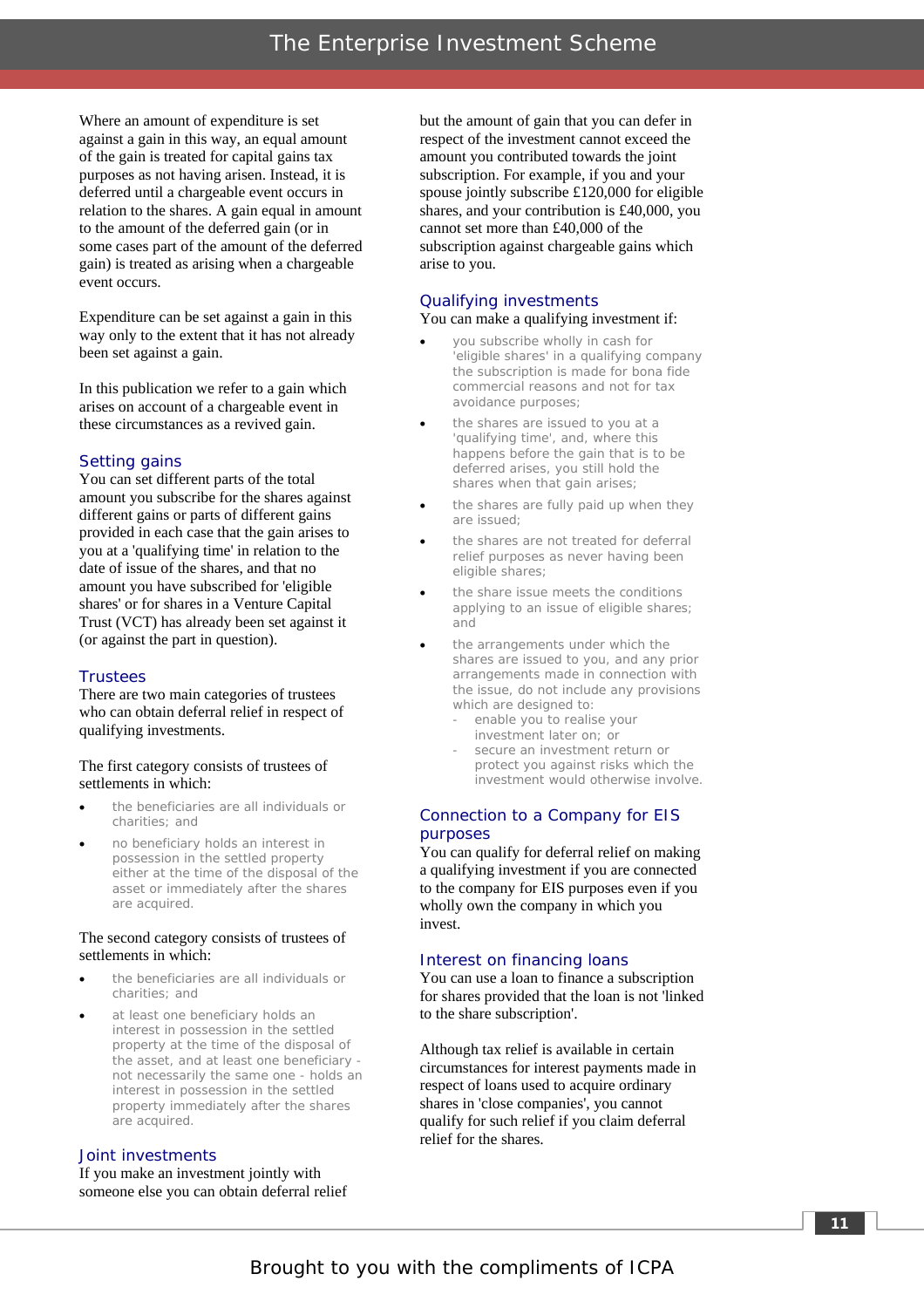#### *Loans to the company*

You can lend money, or rent a property, to the company or any of its subsidiaries without putting my deferral relief at risk provided that:

- for a loan, it attracts interest at no more than a normal commercial rate; and
- for a property, the rent charged does not exceed market rent.

If you lend money to the company (or any person connected with it for corporation tax purposes) before the shares are issued to you, you will be treated as receiving value from the company if the debt is wholly or partly repaid in connection with any arrangements concerning the share acquisition. The consequence of receiving value<sup>6</sup> in the 'relevant period' is that the shares are treated as ceasing to be 'eligible shares' or as never having been eligible shares, depending on when the value is received.

#### *Share redemption by the company*

You may be able to obtain deferral relief if the company has redeemed any of its shares depending on when the redemption occurred. You will not be able to obtain deferral relief in certain circumstances where the company redeemed any of its shares within the two year period ending on the date on which your shares were issued. You may also be denied relief if share redemptions are made during that period by subsidiaries of the company.

#### *Deferral relief limits*

There is no upper limit and no minimum amount that can be claimed as deferral relief. But, the maximum amount you can invest in a single company is limited if the investment is to qualify for deferral relief purposes. This is because an issue of eligible shares cannot qualify for EIS purposes if the gross assets rule is not satisfied.

For more information on the main rules regarding deferral relief visit: www.hmrc.gov.uk/manuals/vcmmanual/vcm 68000.htm

#### Chargeable events, capital gains and losses

If you dispose of any shares to which deferral relief is attributable a chargeable event occurs in relation to those shares except where the disposal is a 'disposal within marriage', and the relevant revived gain will arise to you.

If you dispose of all the shares, then the amount of the revived gain will be equal to the total amount of the original gain against which expenditure on the shares was set.

If you make a disposal of part of your holding of shares to which deferral relief is attributable, then the revived gain will be equal to a proportionate amount of the original gain. Deferral relief will continue to be attributable to the remaining shares in the holding.

#### *Transfers between spouses*

If you subscribe for shares and subsequently transfer them to your spouse on a 'disposal within marriage', any deferral relief attributable to the shares will continue to be attributable to them after the transfer, and no chargeable event will arise in relation to the shares on account of the transfer.

If your spouse later disposes of the shares to a third party, the revived gain which arises on account of the disposal will arise to your spouse even though you were the person who deferred the original gain.

#### *Capital gains tax exemption*

Disposing of shares to which deferral relief is attributable at a profit has no bearing on whether any gain is exempt from capital gains tax. If EIS income tax relief is also attributable to the shares, part or all of the gain which represents the increase in value of the shares over the holding period may be exempt if the disposal takes place at least three years<sup>1</sup> after the shares were issued.

#### *Part disposals*

If deferral relief is attributable to some shares in your holding, and you make a part disposal, special identification rules apply. See the "*Disposal of Shares"* section.

Where you hold shares to which deferral relief is attributable which have been transferred to you on a 'disposal within marriage', they are treated for the purposes of the identification rules as though they were acquired by you on the date they were issued.

#### *Loss relief*

The circumstances in which loss relief is available where the investor is an individual and income tax relief is not attributable to the shares in question is covered in the section *"Capital gains and losses"*. Trustees of trusts cannot obtain relief for losses against taxable income.

#### Update: All change for Capital Gains Tax

From 6 April 2008 there is a single rate of capital gains tax of 18 per cent levied on the gains on disposal. As part of this new system, the annual exemption will remain in place, but taper relief and .<br>indexation allowance was withdrawn.

A new "Entrepreneur's Relief" offered some respite from the tax: qualifying capital gains for each individual are subject to a lifetime limit as follows:

- for disposals on or after 6 April 2008 to 5 April 2010, £1 million;
- for disposals on or after 6 April 2010 to 22 June 2010, £2 million;
- for disposals on or after 23 June 2010 to 5 April 2011; £5 million; and
- for disposals on or after 6 April 2011, £10 million.

Contact us for more information on how this may affect you or your business.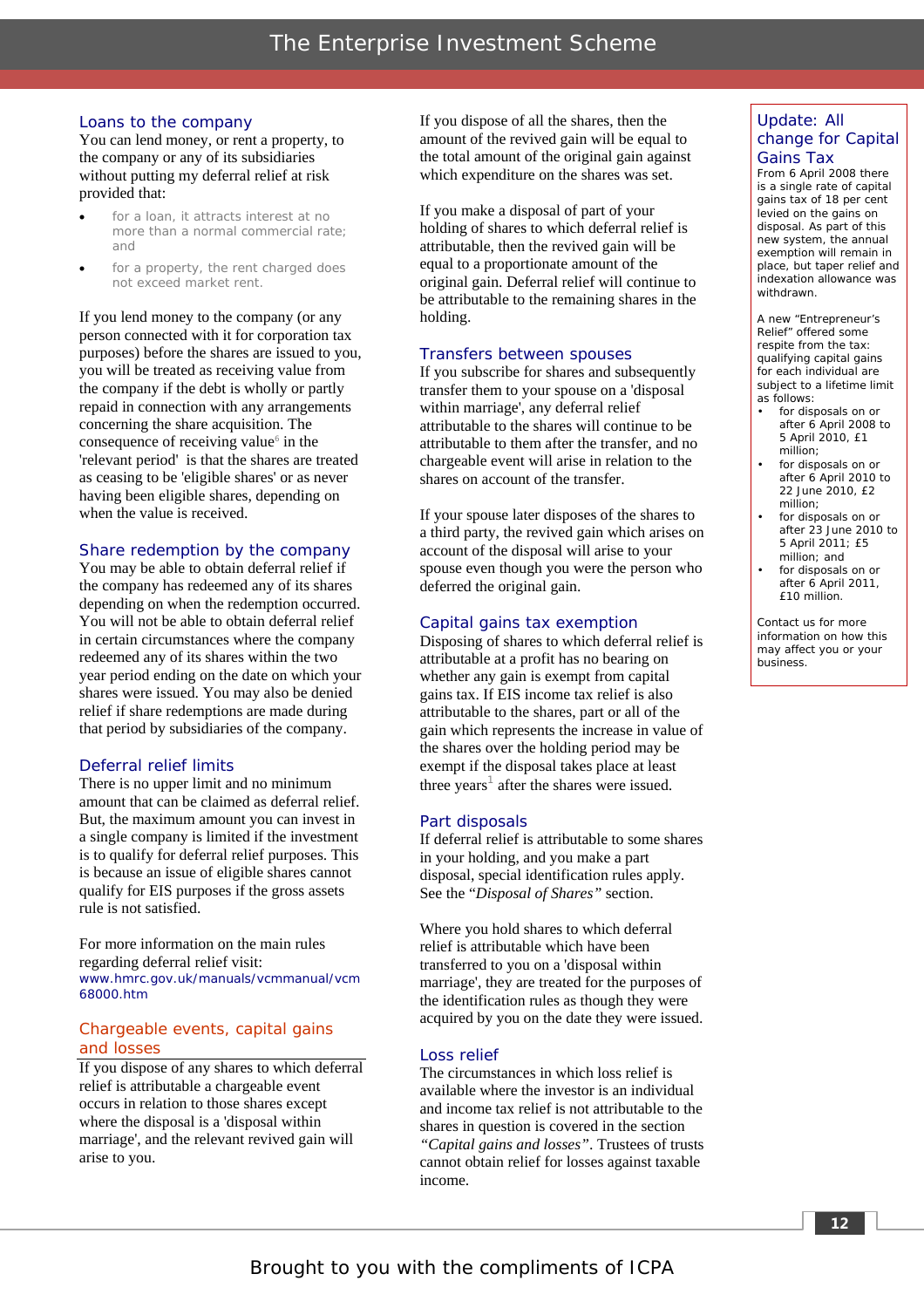You will be able to set the loss against chargeable gains - including the revived gain which arises on account of the disposal - in the usual way if you do not qualify for loss relief or if you decide not to claim it.

#### *Mergers and takeovers*

Where a company merges with or is taken over by another company, your shares are generally treated as if they had been disposed of. However, where the company becomes a wholly-owned subsidiary of a holding company in such a way that, as far as its capital structure is concerned, it effectively takes the place of the original company:

- any deferral relief attributable to shares you held in the original company which were exchanged for new shares in the holding company becomes attributable instead to those new shares; and
- the share exchange is treated for capital gains tax purposes as not involving a disposal.

A further exception is made in certain circumstances where the merger or take-over takes place after the end of your 'relevant period' and after the other company has issued an EIS3 certificate.

#### *Other chargeable events*

The main events (other than a disposal) which can cause a chargeable event to occur in relation to shares to which deferral relief is attributable are where:

- you cease to be resident or ordinarily resident in the UK within three years after the shares were issued. This does not apply, however, if the reason for your change in residence status is that your employment duties are performed wholly outside the UK, provided that you become resident or ordinarily resident in the UK again within three years without having disposed of any of the shares in the meantime;
- the shares cease to be 'eligible shares' because at some time during the period of three years after they are issued they cease to be ordinary shares or, for example, acquire a preferential right to dividends; or
- the shares are treated for deferral relief purposes as ceasing to be 'eligible shares'.

#### *Notifying a chargeable event*

If a chargeable event occurs in relation to your shares you must give details on your tax return for the tax year in which you dispose of the shares, or in which any other chargeable event occurs which causes the revived gain to arise. If any chargeable event

occurs within the period of three years after the shares are issued, you must notify your Tax Office within 60 days of finding out about it, giving details of the circumstances which caused the revived gain to arise.

### Receiving Value from a Company

The EIS is subject to a number of rules which are designed to ensure that investors do not obtain the full benefit of EIS reliefs if they receive value from the company during the 'relevant period'<sup>6</sup> . The consequence of receiving value during the 'relevant period' is that the shares are treated as ceasing to be 'eligible shares' or as never having been eligible shares, depending on when value is received.

The value received rules were changed in Finance Act 2001 to enable investors who receive value to prevent their EIS reliefs being put at risk by making appropriate restitution of value. Provision was also made for receipts of insignificant value  $(\text{\pounds}1,000)$  or less) in certain circumstances to be ignored.

#### *Receiving value*

The main circumstances that are regarded as giving rise to you "receiving value" are where the company (or any person connected with it for corporation tax purposes):

- buys any of its shares or securities which belong to you or an 'associate', or makes a payment in return for the holder giving up the right to them;
- makes a payment to you or an associate for giving up the right to payment of a debt (other than an ordinary trade debt);
- repays a debt owed to you or an associate that was incurred before you subscribed for the shares, except, for deferral relief purposes, where the repayment is not made in connection with any arrangements concerning the share acquisition;
- waives any liability of yours or an associate's to the company, or discharges, or undertakes to discharge, any such liability to a third party;
- lends or advances you or an associate money which has not been repaid before the shares are issued;
	- provides you or an associate with certain benefits or facilities. The provision of a benefit or facility:
		- does not cause value to be received for deferral relief purposes if a payment of equal value would be a

#### Budget 2009 changes

Legislation was introduced in Finance Bill 2009 to make a number of improvements to the EIS scheme including:

- relaxing the time limits concerning the employment of
- money invested; • removing the link to other shares of the same class issued at the same time as qualifying shares;
- extending the period for carry back of relief and allows the full amount subscribed (subject to the overriding limit) to be carried back;
- correcting an anomaly regarding the capital gains position for investors in the event of a share for share exchange.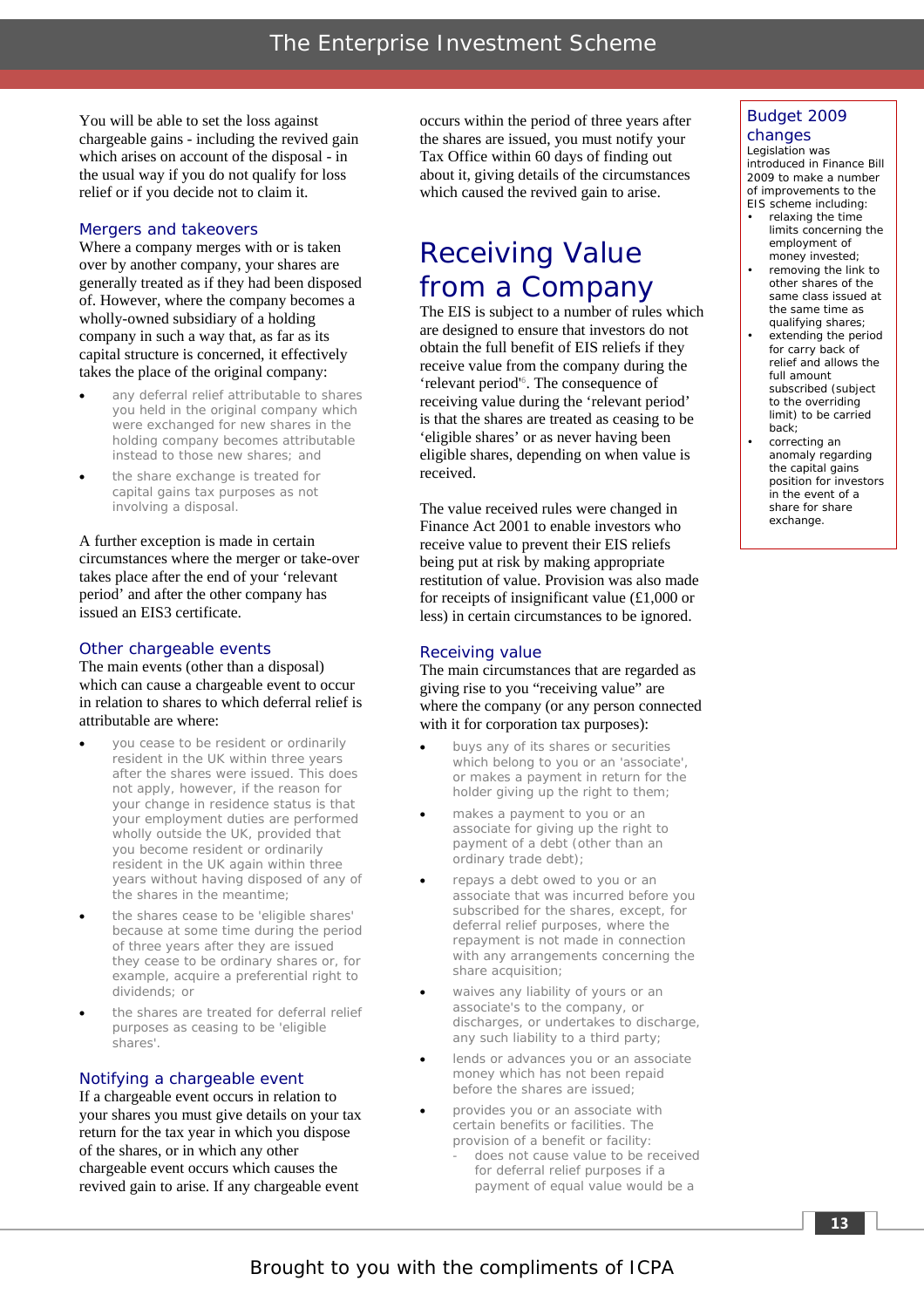'qualifying payment';

- as part of a Business Angel's remuneration package, is not treated as a receipt of value for income tax relief purposes if the package, taken as a whole, represents reasonable remuneration;
- acquires an asset from you or an associate for more than its market value, or disposes of an asset to you or an associate for less than its market value; or
- makes any other payment to you or an associate which is not a 'qualifying payment'.

#### You also receive value if:

- the company (or any company connected with it for corporation tax purposes) is wound up or dissolved and you or any of your associates receive any payment or asset in the winding up or in connection with the dissolution. (This is treated as a receipt of value only in relation to income tax relief); or
- anyone connected with the company for EIS purposes buys any of its shares or securities which belong to you (or an associate), or makes a payment in return for the right to those shares or securities being given up.

The value received rules were changed in Finance Act 2001 to enable investors who receive value to prevent their EIS reliefs being put at risk by making appropriate restitution of value. Provision was also made for receipts of insignificant value (£1,000 or less) and for a buy-back of shares from another investor in the company of an insignificant amount to be ignored in certain circumstances.

For shares issued after 16 March 2004, existing EIS investors will be able to lend money to the company to help tide it over a short-term cash flow problem without losing their claim to EIS income tax relief in the following twelve months, providing that the repayment of the loan is not made in connection with arrangements for the acquisition of those shares. Shares issued as a result of "converting" a loan will still not qualify for EIS relief.

#### *Calculating the value received*

#### The amount is calculated in the following way.

If value is received because shares or securities are bought back, a debt is repaid, or a payment is made in return for the right to shares, securities, or a debt being given up, the amount of the value is the greater of:

- the amount received; and
- the market value of the shares, securities, or debt in question.
- Where a liability is waived, the value received is the amount of the liability;
- Where a loan or advance is made, the amount of the value is the balance outstanding when the shares are issued;
- Where a benefit or facility is provided, the amount of the value received is the cost of providing it less any consideration given for it by the person receiving it;
- Where an asset is acquired for more, or disposed of for less, than its market value, the amount of value received is the difference between the amount paid for the asset and its market value;
- Where value is received in the form of a payment or an asset, the amount of the value is the amount of the payment or the market value of the asset.

If the company buys back any of your shares to which income tax relief or deferral relief is attributable, you will not be treated as receiving value if you make a disposal of shares which:

- causes any income tax relief attributable to those shares to be withdrawn; or
- triggers a chargeable event for deferral relief purposes.

#### For more information on receiving value visit:

http://www.hmrc.gov.uk/manuals/vcmmanu al/VCM40100.htm

### Claiming Reliefs

In order to claim income tax relief or deferral relief you must first have received an EIS3 certificate from the company which issued the shares. In the case of joint investments, each co-investor who wishes to claim relief will need to obtain an EIS3 certificate from the company.

The latest date for making a claim is five years after the first 31 January following the tax year to which the claim relates.

#### Claiming income tax relief

Once you have received the EIS3 certificate from the company that issued the shares you can make the claim by entering it in your tax return for the tax year for which you obtain the relief.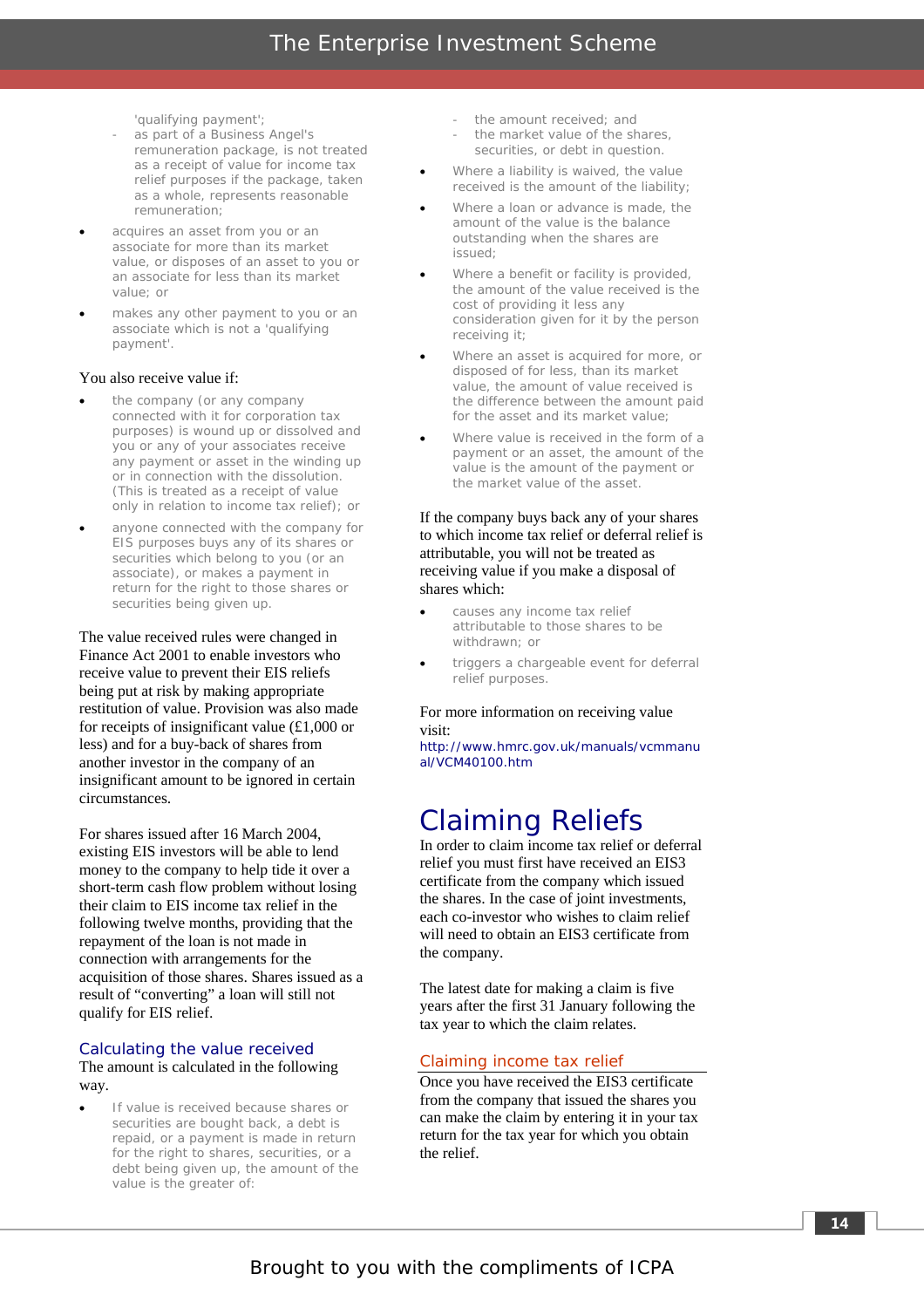Under certain circumstances a limited amount of income tax relief can be carried back to an earlier tax year. It cannot be carried forward to a later tax year.

#### Claiming loss relief

To claim relief for an allowable loss against income, you must give written notice either by letter or through your tax return to your Tax Office within 12 months from the first 31 January following the tax year in which the disposal takes place. There is no special form for claiming loss relief. For example, for the tax year 2010-11 you must make a claim by 31 January 2013. Relief must be claimed for the full amount of the loss (less any income tax relief attributable to the shares).

Loss relief may be claimed against your income for:

- the tax year in which the allowable loss arose; or
- the preceding tax year.

In your claim you should specify the source of the loss, the tax year of the loss, and the tax year for which income is to be relieved.

If the amount of the loss exceeds your taxable income for either of the two years for which loss relief can be claimed, you may claim to have the loss relieved against your taxable income of that year and the balance in the other year.

Where you also have trading losses, loss relief will be given before any relief from income tax that you claim in respect of losses sustained in a trade, profession, vocation or employment.

Where the shares have become of negligible value this can be declared by making an entry on your tax return or by writing to your Tax **Office** 

In some circumstances, loss relief can be carried back to a previous year or forward to be set against future gains.

#### Claiming deferral relief

Once you have received the EIS3 certificate you can make the claim by completing the claim section of form EIS3 and sending it to your Tax Office. You do not need to submit the claim with your tax return, but you should not send it to your Tax Office before you have submitted the tax return giving details of the gain to which your claim relates.

#### You will need to specify in your claim:

- the amount of the chargeable gain against which expenditure on the shares is to be set;
- the date on which the chargeable gain arose (if you have made two or more gains on the same day you will need to specify which gain is in point); and
- where expenditure on the shares is to be set against two or more gains, the amount of expenditure which is to be set against each gain.

#### Where a chargeable gain arose on the disposal of an asset you will also need to specify the nature of the asset.

Where expenditure on the shares is to be set against gains which arise at different times, you can claim deferral relief in respect of any gains arising after the form was submitted. You should provide your Tax Office with:

- the relevant details specified above in respect of each gain for which relief has not already been claimed; and
- the date of any earlier claim you have made for income tax relief or deferral relief in respect of the shares in question.

#### For further information on claiming reliefs visit:

www.hmrc.gov.uk/manuals/vcmmanual/VCM 25470.htm

### EIS Investment Funds

Investment through an EIS investment fund allows money pooled by several investors to be subscribed for shares in a range of companies selected by the fund manager.

There are two categories of EIS investment funds as far as tax is concerned, they are:

- approved investment funds (AIFs); and
- unapproved funds.

Approval, which is given by the Board of HM Revenue & Customs, does not guarantee the safety or success of the investments made through the fund in question. It simply means that the fund satisfies certain administrative criteria laid down by the Board.

#### Approved funds

If an EIS fund is approved under section 251 ITA, investors can claim EIS income tax relief on their subscriptions as if those subscriptions had been made on the date the fund closed.

For approved funds with a closing date on or after 7 October 2006, this is conditional on funds being at least 90% invested within 12 months of the closing date. Previously funds needed to be 90% invested within 6 months of the closing date.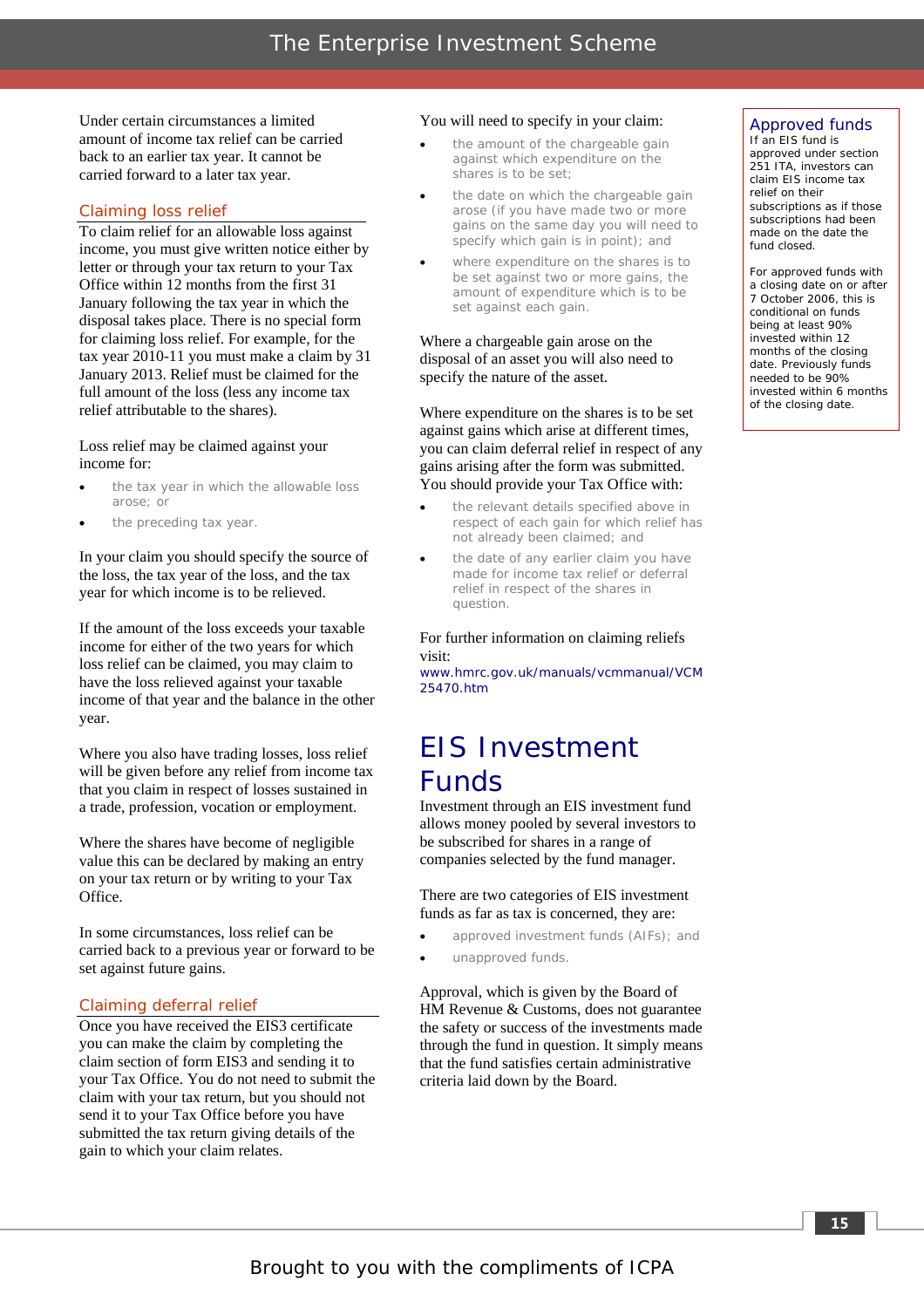#### Approved Funds

#### An investment fund must satisfy the following main conditions to be approved:

- shares in at least four companies must be acquired by the fund and allocated between the investors in proportion to the amounts they have contributed;
- no investments may be made by the fund until after it closes (the fund closes on the latest date on which applications to participate in it can be accepted);
- it must be expected that the conditions of the scheme which apply in relation to shares and companies will be satisfied for all the investments made by the fund; and
- there are rules about how much of an individual's investment in a fund must be subscribed by the fund as nominee within 12 months of the fund closing.

#### Full details are given in the document *Enterprise Investment Scheme: Guidelines for the Approval of Investment Funds* which prospective fund managers may get at: http://tinyurl.com/c9rjcsr

or from: Business Tax (EIS - Technical) HM Revenue & Customs 100 Parliament Street Spur 3/35 London, SW1A 2QB Tel: 020 7147 2626

#### Special tax advantages are enjoyed by individuals who invest through AIFs as follows:

- a company to qualify for income tax relief does not apply where the investment in that company is made on his or her behalf by the manager of an approved fund; and the lower limit on the amount an individual used to have to subscribe for shares in
- for the purposes of determining the tax year for which you can get income tax relief, all shares acquired through the fund are treated as if they had been issued on the date when the fund closed, if certain conditions are satisfied.

NOTE: Where an AIF was approved before 22 March 2006 and started raising money before 6 April 2006, investment can be made in companies which meet the gross asset limit of £15 and £16 million.

#### Claiming the EIS relief

In the case of an approved fund, the manager issues a form EIS5 to the investor who uses it in place of form EIS3. Form EIS5 can be used to report investments in several

#### companies.

If the fund is unapproved, the fund manager issues a separate form EIS3 to the investor for each company in which the fund invests.

For further information on EIS investment funds visit: http://www.hmrc.gov.uk/eis/part1/1-6.htm

### Useful Links

The following sources of information will be able to provide further information on the EIS.

#### **Small Company Enterprise Centre (SCEC)**

The SCEC deal with enquiries from companies using the Enterprise Investment Scheme (EIS), Venture Capital Trust (VCT) scheme, the Corporate Venturing Scheme (CVS) and Enterprise Management Incentives (EMI):

> Small Company Enterprise Centre HM Revenue & Customs 1st Floor Ferrers House Castle Meadow Road Nottingham, NG2 1BB Tel: 0115 974 1250 Email: enterprise.centre@ir.gsi.gov.uk

#### **Enterprise Investment Scheme Association (EISA)**

EISA represents professional advisers of companies using the EIS, is able to provide information to investors, companies and financial advisers about the scheme:

Erico House 93/99 Upper Richmond Road London, SW15 2TG Tel: 020 8785 5560 Email: members@eisa.org.uk Website: www.eisa.org.uk

#### **The British Private Equity and Venture Capital Association (BVCA)**

The BVCA lists many business introduction services in a free publication 'Sources of Business Angel Capital':

1st floor North Brettenham House Lancaster Place London, WC2E 7EN Tel: 020 7420 1800 Website: www.bvca.co.uk

#### **HM Revenue & Customs**

HM Revenue & Customs guidance is available at: http://www.hmrc.gov.uk/eis/index.htm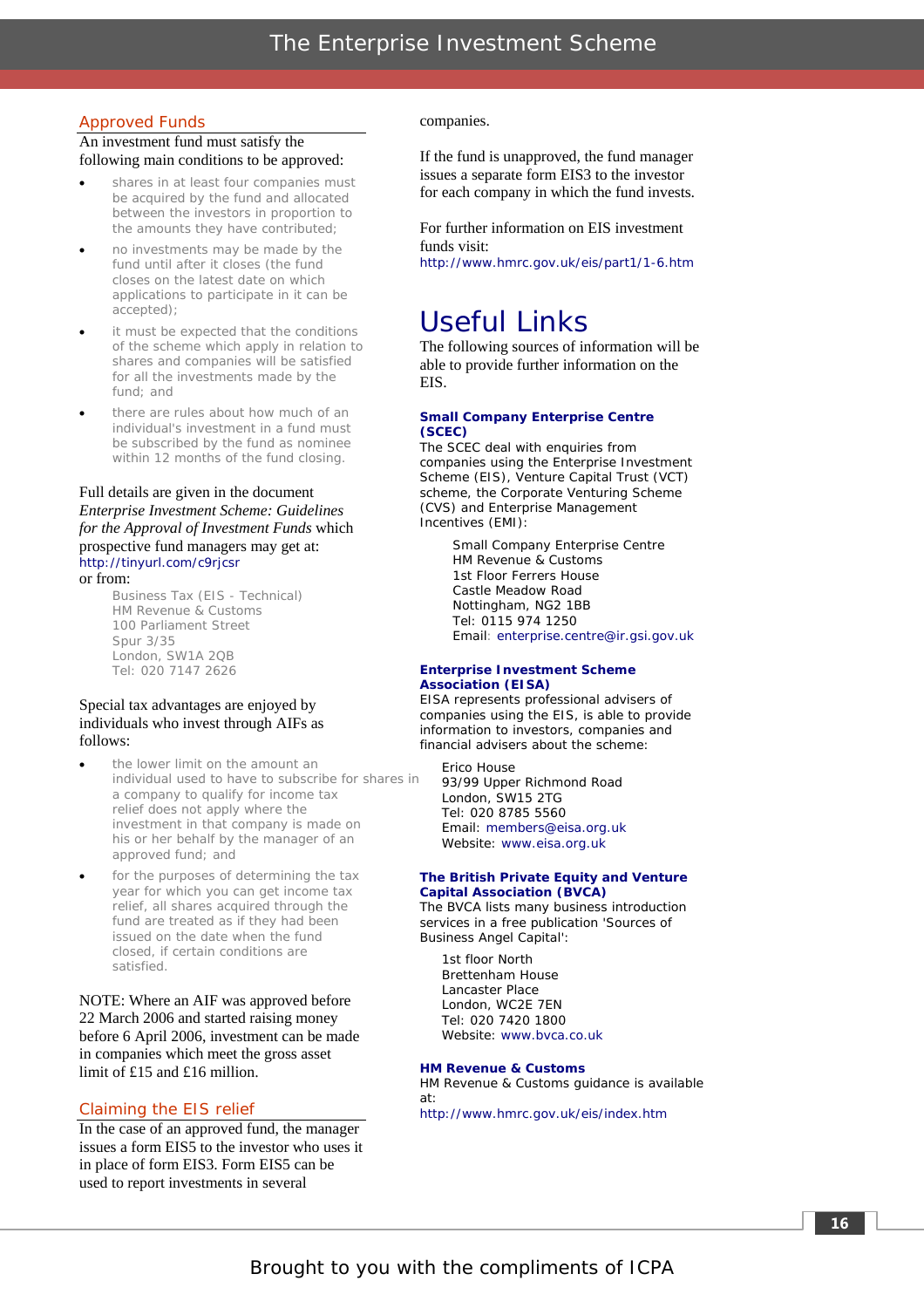### Further Information

This publication is for general interest - it is always essential to take professional advice on specific issues. The main guidance from HMRC on the EIS is available online at: http://www.hmrc.gov.uk/eis/guidance.pdf

We believe that the facts are correct as at the date of publication, but there may be certain errors and omissions for which we cannot be responsible.

If you would like to receive further information about this subject or other publications, please call us – see our contact details on the next page.

#### References and Acknowledgement

1 Five years for shares issued before 5 April 2000. However if the shares were issued to raise money to enable the company (or a subsidiary) to prepare to carry on a qualifying trade, the period begins when the shares are issued and ends three years after the company (or subsidiary) begins to carry on that trade.

 $2$  For shares issued on or after 7 March 2001, at least 80% of the money must be employed for the purpose of the 'qualifying business activity within 12 months after the date on which the shares were issued, and any amount remaining must be used for that activity within the following 12 months. For investments made after 22 April 2009, the money raised must be wholly employed within two years, or, if later, within two years of the commencement of the qualifying activity. <sup>3</sup> These gross asset figures were reduced in the Budget 2006 from £15 million and £16 million to £8 million and £7 million respectively for shares issued on or after 6 April 2006. The old rules continue to apply in relation to shares issued after that date providing they were subscribed for before 22 March 2006.

4 The annual investment limit was doubled in the Budget 2006 from £200,000 to £400,000 for shares issued on or after 6 April 2006. The old rules continued to apply in relation to shares issued after that date providing they were subscribed for before 22 March 2006. The limit was further increased in the Budget 2008 to £500,000 from 6 April 2008.

5

 $5$  ... or treated under the carry back provisions as issued in the same tax year.<br> $6$  For EIS shares issued before 5 April 2000, the 'relevant period' was the "seven year period". For EIS shares issued after 5 April 2000 but before 7 March 2001, the 'seven year period' was replaced by a period starting two years before the share issue and ending immediately before the 'termination date' relating to the shares. A further change was introduced for value received on or after 7 March 2001, when the period in question was shortened so that it begins one year before the date on which the shares are issued and ends on the 'termination date'.

 $7$  For shares issued on or after 7 March 2001, the company need not remain unquoted throughout its 'relevant period' provided there are no arrangements in existence at the time the shares are issued for the company to cease to be an unquoted company. Similarly, if, at the time the shares were issued, arrangements existed for the company to become a subsidiary of a holding company (where as far as its capital structure is concerned, it effectively takes the place of the original company) there must not, at that time, have been any arrangements in existence for that holding company to cease to be an unquoted company. For shares issued before 7 March 2001, the company may cease to be an unquoted company during an investor's 'relevant period' without jeopardising his or her EIS reliefs provided this occurs on or after 7 March 2001 and, at the time the shares were issued, there were no arrangements in place for it to happen.

 $8$  For shares issued on or after 16 March 2004, 'any subsidiary' relates to a 'qualifying 90% subsidiary' of the company. NOTE: From 6 April 2007 a qualifying trade may also be carried on by subsidiaries that are 100% subsidiaries of direct 90% subsidiaries of the parent, or 90% subsidiaries of direct 100% subsidiaries.

<sup>9</sup> For shares issued on or after 16 March 2004, the activities for which the money was raised must be carried on by the company that raised the money or any qualifying 90% subsidiary of that company. There is no longer a requirement that the same company must carry on the trade throughout.

 $10$   $\odot$  Much of the text in this publication is derived from HM Revenue & Customs (HMRC) and we acknowledge it as Crown copyright. The main guidance from HMRC on the EIS is online at: http://www.hmrc.gov.uk/eis/guidance.pdf

#### Important **Notice**

 © Copyright 2001- 2012, Bizezia Limited. All Rights Reserved.

This publication is published on our behalf by Bizezia Limited. It is protected by copyright law and reproduction in whole or in part without the publisher's written permission is strictly prohibited. The publisher may be contacted at

info@bizezia.com

(telephone +44 (0)1444 884220).

Articles and information contained herein are published without responsibility by us, the publisher or any contributing author for any loss howsoever occurring as a consequence of any action which you take, or action which you choose not to take, as a result of this publication or any view expressed herein. Whilst it is believed that the information contained in this publication is correct at the time of publication, it is not a substitute for obtaining specific professional advice and no representation or warranty, expressed or implied, is made as to its accuracy or completeness. The information is relevant within the United Kingdom. These disclaimers and exclusions are governed by and construed in accordance with English Law.

Publication issued or updated on: 1 May 2012

Ref: 323